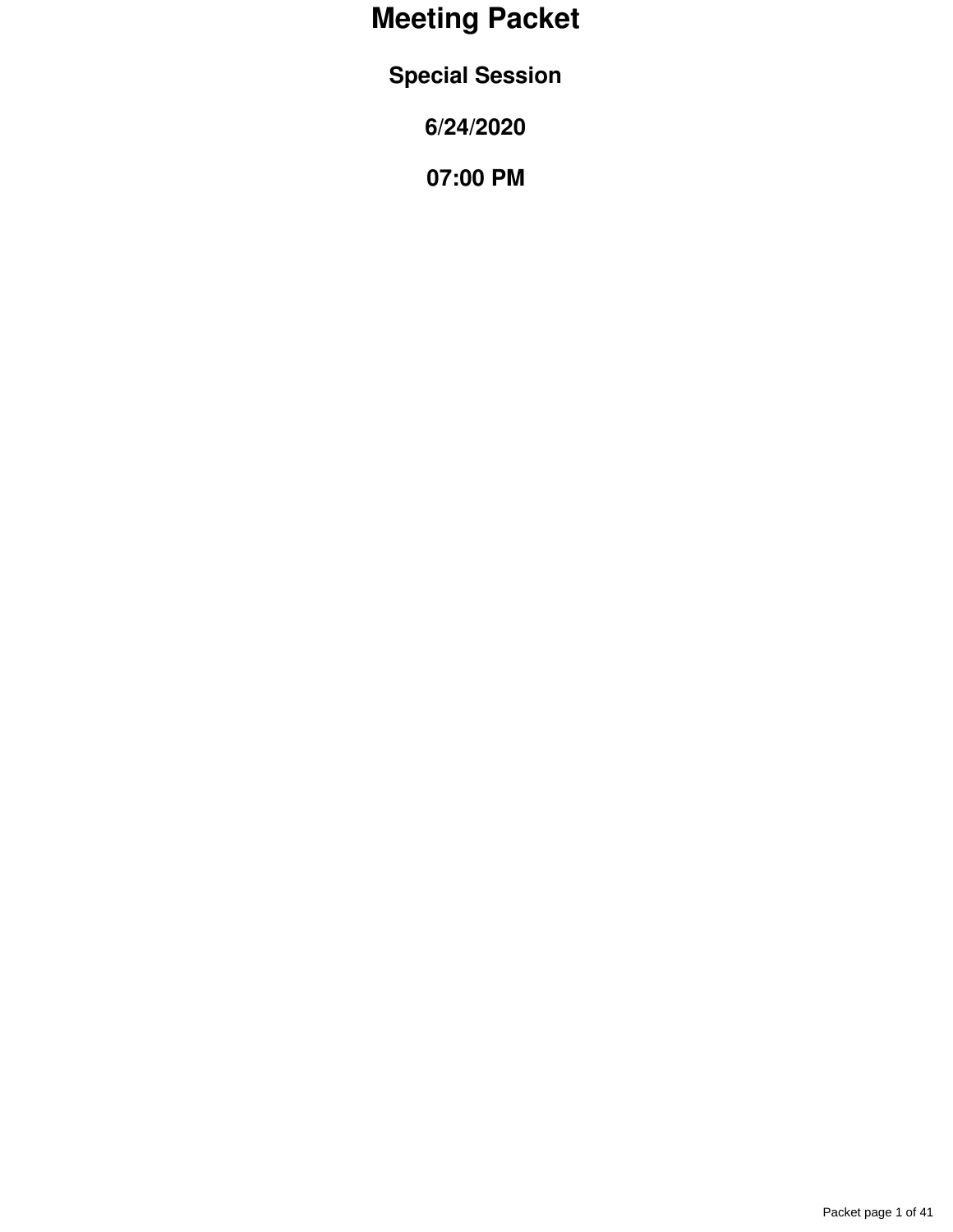## PHILOMATH SCHOOL DISTRICT 17J

## Special Session

#### PHILOMATH SCHOOL DISTRICT 17J Virtual Meeting via ZOOM

6/24/2020 07:00 PM

#### A. EXECUTIVE SESSION  $\sim$  6:30 p.m.

Executive meeting was canceled.

#### B. REGULAR SESSION  $\sim$  7:00 p.m.

1. Call to Order: Jim Kildea, Chair

#### C. STRATEGY AND DISCUSSION ~

1. Interim Superintendent Planning

[Superintendent](https://app.eduportal.com/documents/view/758947) Search Discussion Topics (p. 3)

[Policy](https://app.eduportal.com/documents/view/758948) CBA (p. 6)

OSBA Interim [Superintendent](https://app.eduportal.com/documents/view/758950) Search Proposal 2019 (p. 9)

#### D. ACTION ITEMS ~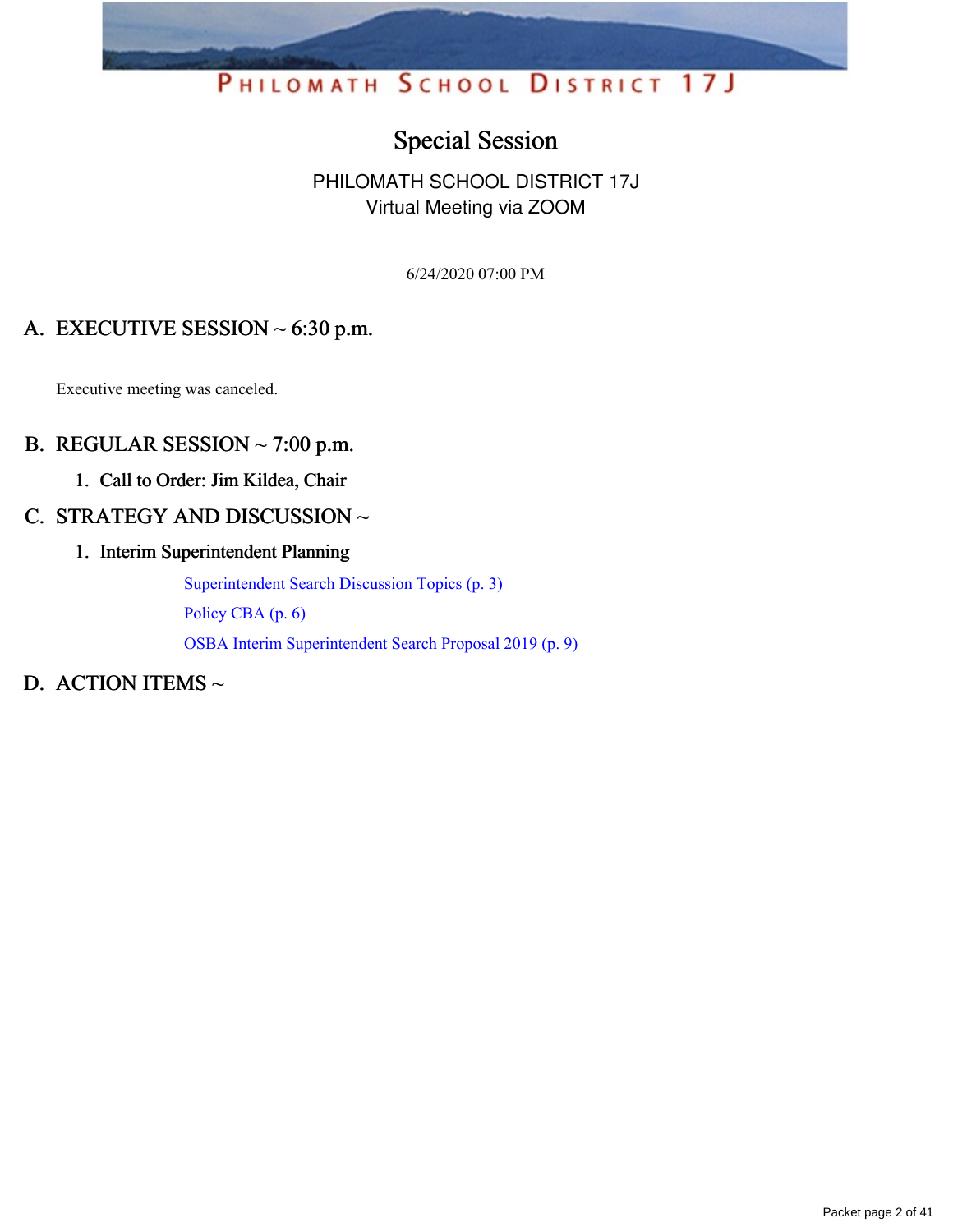#### **Philomath School Board June 24, 2020 Regular Session Discussion topics**

#### **Regular (public) Session vs Executive (closed) Session**

#### **ORS 192.660:**

**(2)** The governing body of a public body may hold an executive session:

**(a)** To consider the employment of a public officer, employee, staff member or individual agent.

**(b)** To consider the dismissal or disciplining of, or to hear complaints or charges brought against, a public officer, employee, staff member or individual agent who does not request an open hearing.

**(c)** To consider matters pertaining to the function of the medical staff of a public hospital licensed pursuant to ORS **441.015 (Licensing of facilities and health maintenance organizations)** to **441.087 (General inspection of long term care facility)** including, but not limited to, all clinical committees, executive, credentials, utilization review, peer review committees and all other matters relating to medical competency in the hospital.

**(d)** To conduct deliberations with persons designated by the governing body to carry on labor negotiations.

**(e)** To conduct deliberations with persons designated by the governing body to negotiate real property transactions.

**(f)** To consider information or records that are exempt by law from public inspection.

**(g)** To consider preliminary negotiations involving matters of trade or commerce in which the governing body is in competition with governing bodies in other states or nations.

**(h)** To consult with counsel concerning the legal rights and duties of a public body with regard to current litigation or litigation likely to be filed.

**(i)** To review and evaluate the employment‐related performance of the chief executive officer of any public body, a public officer, employee or staff member who does not request an open hearing.

**(j)** To carry on negotiations under ORS chapter 293 with private persons or businesses regarding proposed acquisition, exchange or liquidation of public investments.

**(k)** To consider matters relating to school safety or a plan that responds to safety threats made toward a school.

**…..**

#### **(7)** The exception granted by subsection (2)(a) of this section does not apply to:

**(a)** The filling of a vacancy in an elective office.

**(b)** The filling of a vacancy on any public committee, commission or other advisory group.

**(c)** The consideration of general employment policies.

**(d)** The employment of the chief executive officer, other public officers, employees and staff members of a public body unless:

**(A)** The public body has advertised the vacancy;

**(B)** The public body has adopted regular hiring procedures;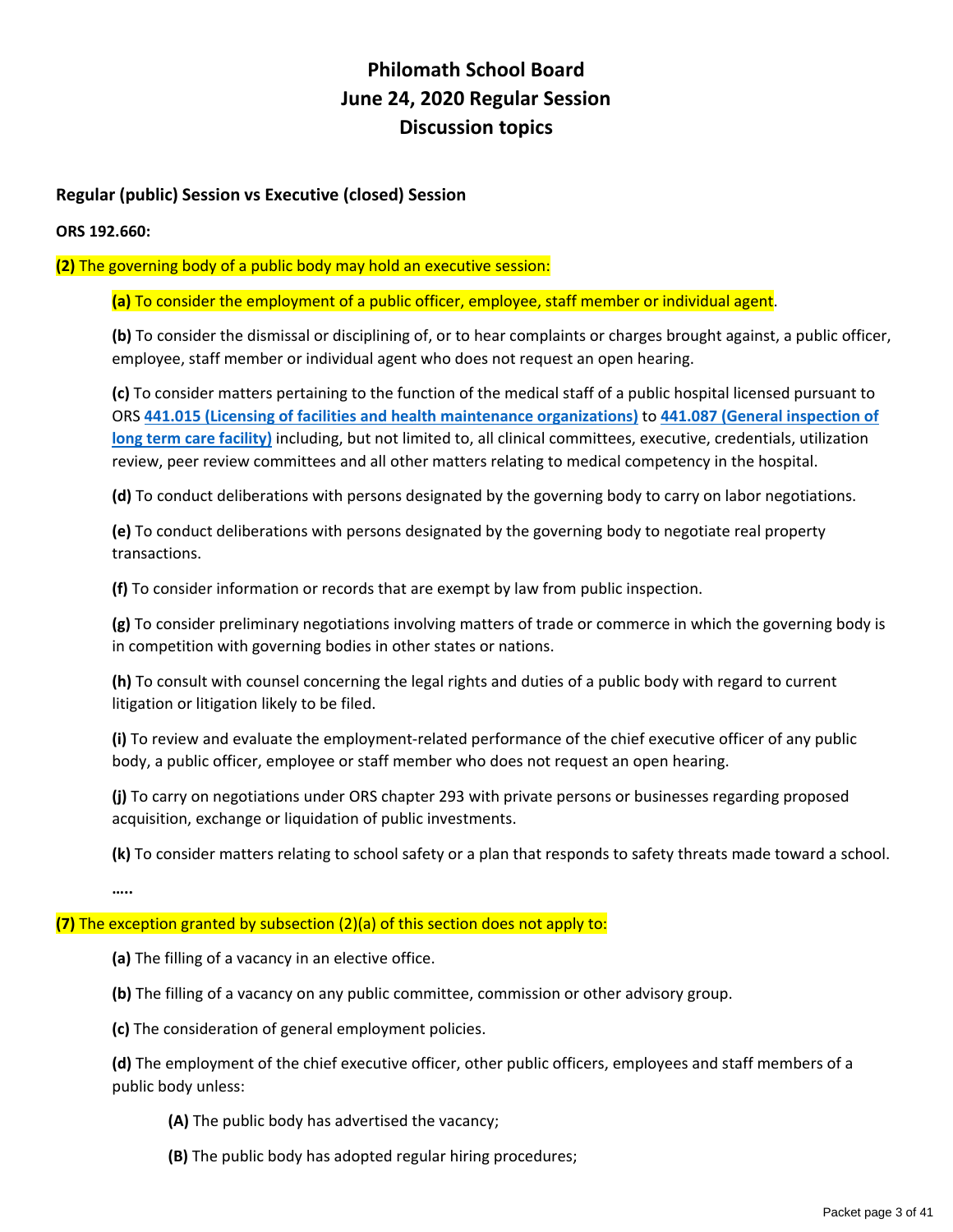**(C)** In the case of an officer, the public has had the opportunity to comment on the employment of the officer; **and**

**(D)** In the case of a chief executive officer, the governing body has adopted hiring standards, criteria and policy directives in meetings open to the public in which the public has had the opportunity to comment on the standards, criteria and policy directives.

For tonight, there are several items that we need to discuss:

1. First, we need to declare a vacancy

2. Then we can review the documents that the board adopted in our superintendent search from a year ago and edit as needed. Key documents are the **job qualifications** and **hiring criteria**; I'll work with Lillian to track down the hiring criteria document (if there is a separate document); the qualifications of the superintendent are covered in our policy CBA. Since the links to our policies on the district webpage aren't working, I'll also ask Lillian to provide the latest (adopted) CBA policy.

a. I've attached the vacancy announcement (including a brief summary of hiring criteria) from our interim superintendent search from a year ago, FYI – see below. I'll see if Sarah Herb or Steve Kelly at OSBA have a more complete document that summarizes the criteria.

3. Then a discussion on if we want to proceed with an internal hire vs an external search

4. Regardless of the path chosen, board counsel advises a public comment on the process and (if internal) the candidate. We can discuss these topics tonight, solicit public comment, then take action at a board meeting next week (to be scheduled).

5. I'm also in discussions with Greg McKenzie about options and alternatives, in terms of available external candidates. I'll advise more when we talk tonight.

Jim Kildea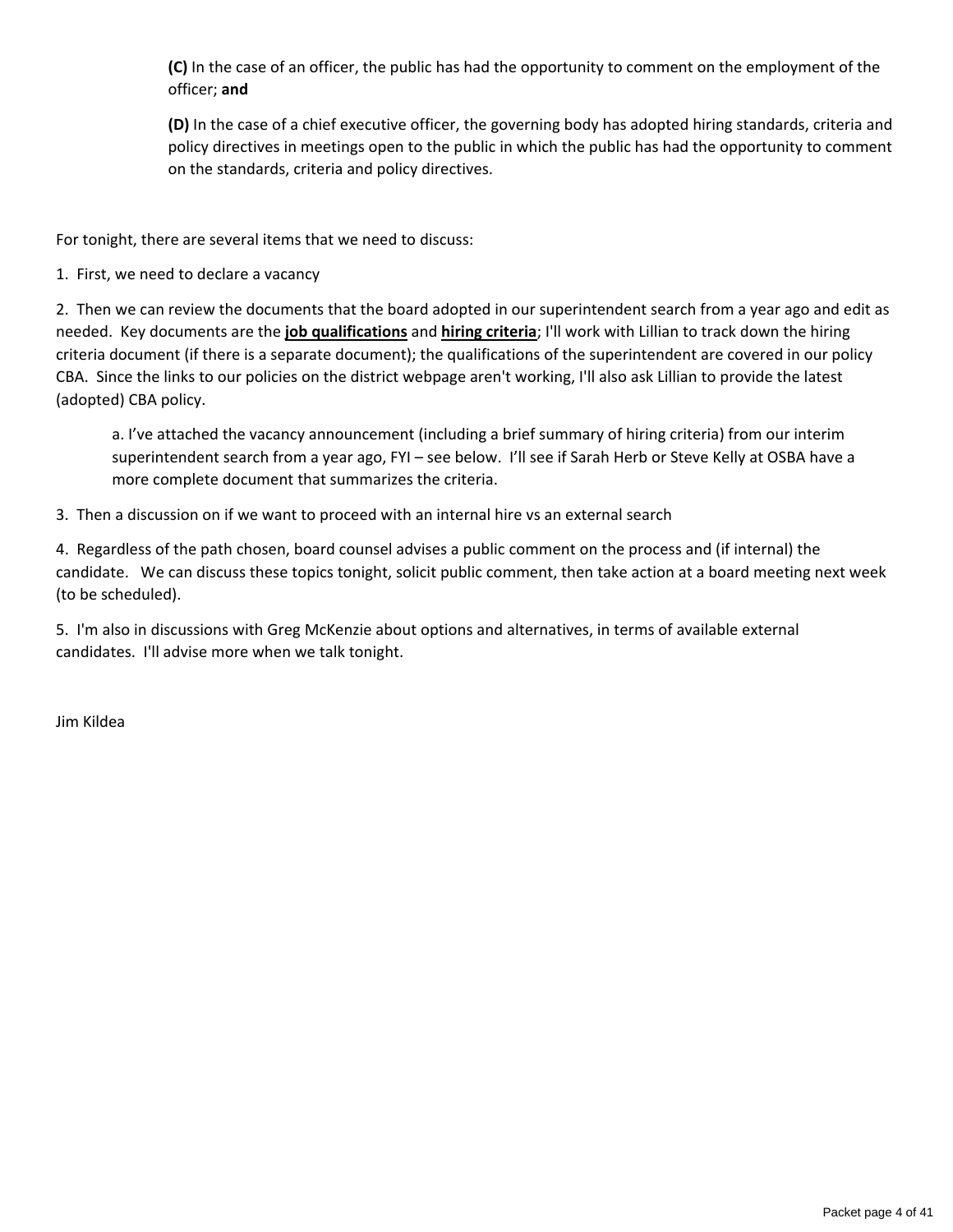## NOTICE OF VACANCY OPPORTUNITY

 $\Box$ 

**Search Services** 

The Board of Directors of the Philomath School District – Philomath, Oregon Invites applications for the position of

OREGON **SCHOOL BOARDS** 



## INTERIM SUPERINTENDENT

The Philomath School District Board of Directors is seeking a highly qualified candidate with visionary leadership skills and successful experience in education administration to serve as interim superintendent. The successful candidate must have experience as an administrator, excellent communication skills, unquestionable integrity and be willing to be involved in the community.

The Philomath School District is comprised of about 1,600 students in one primary, two elementary, one middle and one high school. The district also oversees a K-12 charter school. The district employs a staff of 91 teachers, 55 classified employees, six administrators and has a general fund budget of \$13.5 million and a total budget of \$20.4 million.

Known as the City of Volunteers, the Philomath School District enjoys the strong support of a family‐oriented community. Philomath is located in the southern Willamette Valley just five miles from Corvallis and Oregon State University and sixty miles from Eugene, Oregon's second largest city and home to the University of Oregon. Benton County Historical Museum, completed in 1867, is a commanding structure that still serves as the centerpiece of the community. Recreational opportunities such as hunting, fishing, hiking and the scenic Oregon coast are all within a short drive.

The board will offer a competitive compensation package to the successful candidate, the salary range is \$120,000 to \$125,000. The successful candidate must hold or qualify for an Oregon superintendent's license.

> **APPLICATION OPEN**: May 21, 2019 **CLOSING DATE**: June 4, 2019 **INTERVIEWS**: June 13‐14, 2019 (Both dates nonnegotiable) **ASSUME POSITION**: July 1, 2019

For information regarding the position, contact: Steve Kelley, Director of Board Development and Executive Searches skelley@osba.org • 503.588.2800 • 800.578.6722 • 503.588.2813 (Fax)

For questions regarding the application process, contact: Sarah Herb, Executive Search and Events Specialist sherb@osba.org • 503.400‐ 3047 (direct) • 800.578.6722 • 503.588.2813 (Fax)

To apply visit our website at www.osba.org/execjobs

*The Philomath School District is an equal opportunity employer.*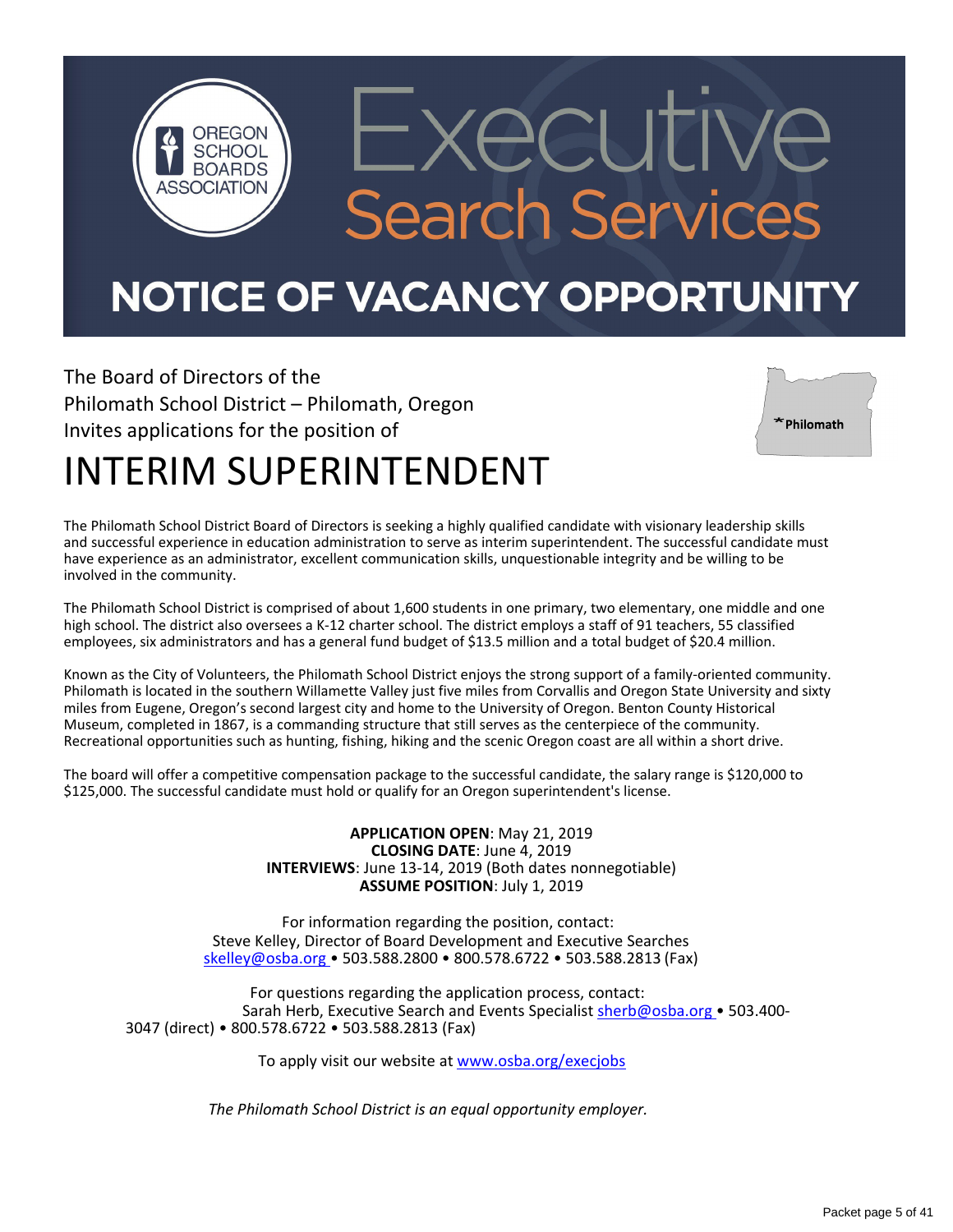## **Philomath School District 17J**

| <b>CBA</b> |
|------------|
| 4/20/06    |
| 10/18/18   |
| <b>CBA</b> |
|            |

#### **Qualifications and Duties of the Superintendent**

The superintendent shall serve as the executive officer of the district and is responsible to the Board for the overall and day-to-day operations of the schools and is granted the authority commensurate to this responsibility. The superintendent shall provide for the administration of the district in accordance with Board policies, rules of the Oregon Department of Education and requirements of state and federal law.

The Board requires the superintendent be a strong educational leader who has the following professional experience and training:

- 1. A current Oregon administrative license with an authorization for all levels, a superintendent's endorsement or a transitional superintendent license;
- 2. A master's or doctorate degree in the field of education, preferably in educational administration;
- 3. Successful teaching experience at the elementary or secondary school level;
- 4. Service as a superintendent or administrative experience in the central administration of a school system.

In lieu of the experience and training requirements above, the Board may consider as a candidate for its superintendent's position an individual who meets transitional administrator or exceptional administrator licensure requirements. The Board may, jointly with the individual, submit an application for such license for Teacher Standards and Practices Commission approval pursuant to Oregon Administrative Rule (OAR) 584-080-0151 and 584-080-0161.

The superintendent has the authority to formulate and delegate duties and responsibilities to other district personnel. The delegation of such duties and responsibilities, however, will not relieve the superintendent of responsibility for the action taken under such delegation.

Other duties of the superintendent shall be to:

- 1. Serve as the educational leader of the district, and formulate plans for the improvement of the district instruction.
- 2. Serve as clerk of the district.
- 3. Recommend to the Board the appointment, renewal, contract extension, contract non-renewal, contract non-extension or dismissal of licensed district employees in accordance with state law, Board policy and the employee's collective bargaining agreement, as applicable.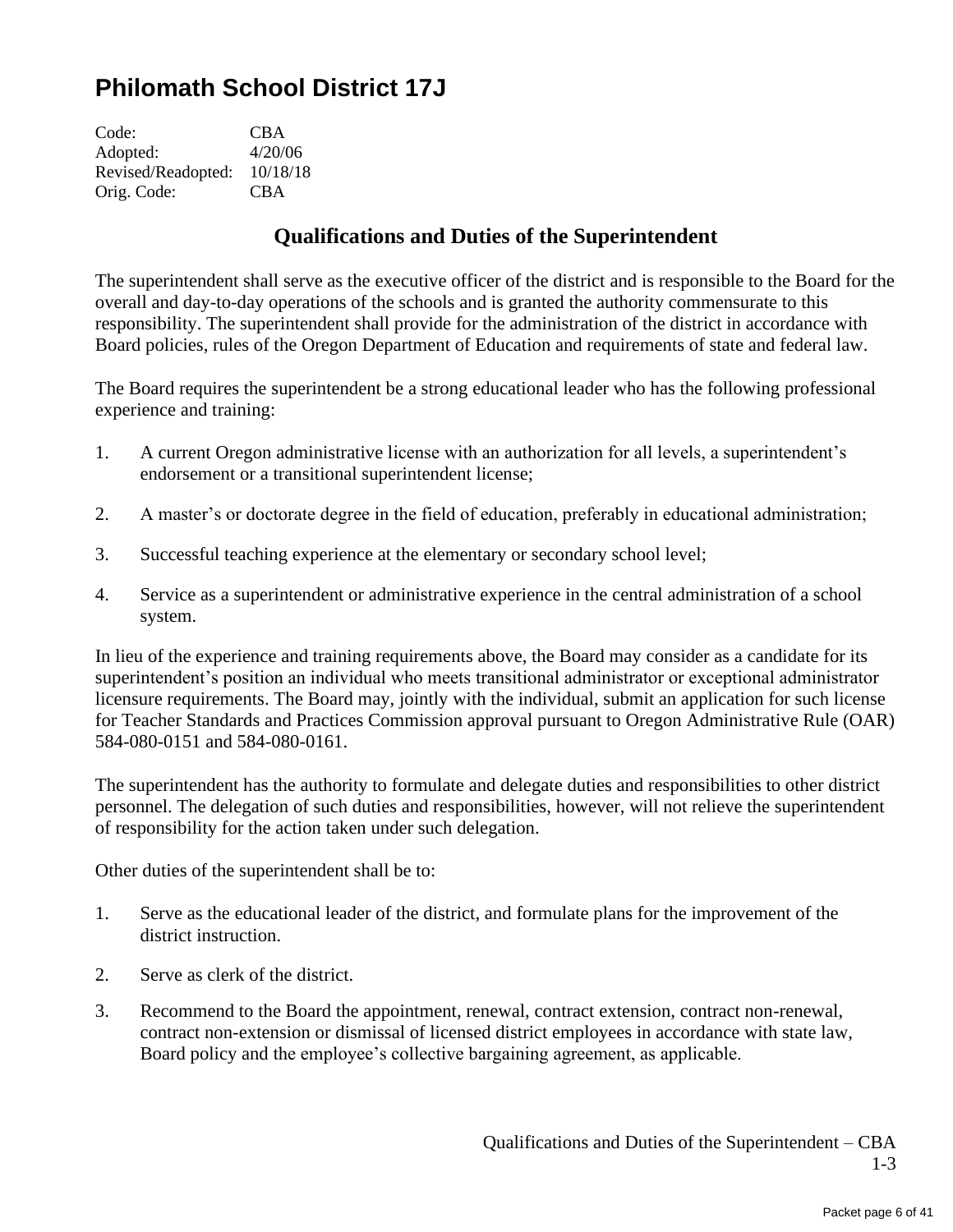- 4. Appoint, promote, demote or discharge classified and nonrepresented employees as provided by state law, Board policy, collective bargaining agreements and meet and confer agreements, as applicable;
- 5. Assign or transfer all district employees in accordance with state law, Board policy and the employee's collective bargaining agreement, as applicable.
- 6. Evaluate the performance of all district administrative personnel in accordance with state law and Board policy and make recommendations for those positions to the Board before March 15 of each year.
- 7. Evaluate the performance of license and classified personnel in accordance with state law, Board policy and the employee's collective bargaining agreement, as applicable.
- 8. Attend all Board meetings and serve as technical advisor to the school Board.
- 9. Work with the committees appointed by the Board to study special problems of the schools.
- 10. Submit financial and other reports to the Board to keep it informed of the current status of the district's fiscal and other affairs.
- 11. Supervise the accounting, budgeting, and record-keeping of the district
- 12. Maintain a continuous inventory of all property, furniture, materials, and supplies of the school district.
- 13. Recommend plans for repairs, plan for any additional facilities needed by the district and work with architects and or contractors as selected by the Board.
- 14. Prepare specifications and issue bid calls when authorized.
- 15. Supervise and provide for the publicity and public relations of the district and the schools.
- 16. Provide information and evidence regarding the evaluation of the education program of the district to the members of the Board.
- 17. Facilitate the creation of annual and long-range goals for the district
- 18. Interact positively with the students and employees of the district.
- 19. Be an educational leader in the community and serve in various capacities to stimulate and inspire the improvement of educational opportunities for the students of the area.
- 20. Attend at the expense of the district such local, state, and national meetings, conferences, and workshops as may be deemed beneficial to the interest of the schools. Attendance at these meetings shall be in accordance with the approved budget.
- 21. Perform other duties as may be approved by the Board, and as may be necessary for the efficient and effective operation of the district's schools.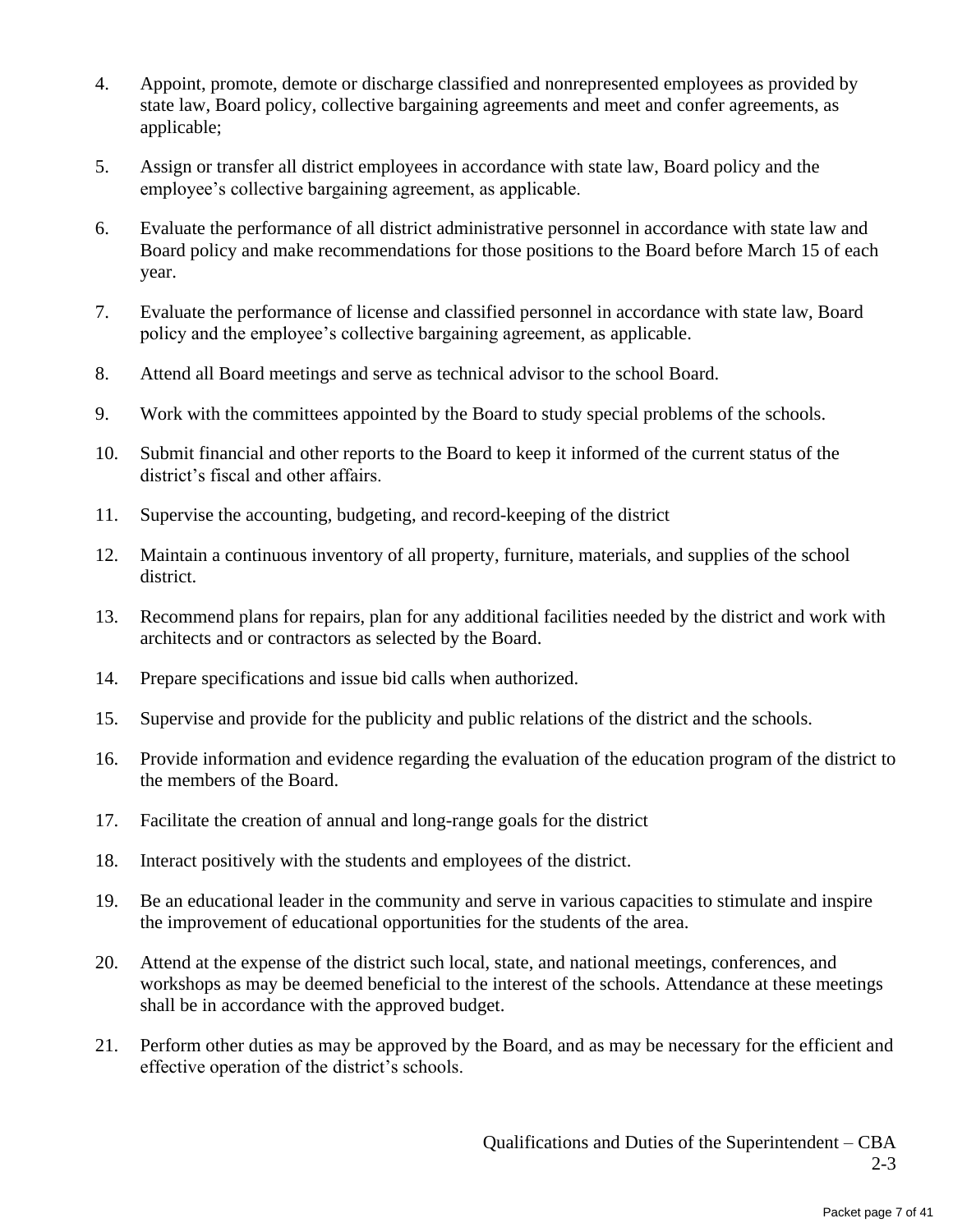- 22. The superintendent is authorized to accept written resignations from employees. Acceptance of said written resignations by the superintendent shall be legally binding.
- 23. Schedule meeting places, meet with the Board chair to prepare an agenda, and have minutes recorded for all Board and other school meetings authorized by the Board.
- 24. Annually review adopted Board policies and make recommendations for needed changes.
- 25. Advise, inform and make recommendations to the Board on matters of policy and other required action(s) and inform the Board on all phases of district operation.
- 26. Assess trends and changing procedures in salary negotiations and assist the Board in collective bargaining and salary consultation with district employee groups.
- 27. Take appropriate action in cases of matters not specifically covered by Board Policy.
- 28. Visit all district schools on a regular basis and institute and carry out such regulations as may be necessary to attain their efficient operation.
- 29. Maintain complete and up-to-date position descriptions with job descriptions within each classification for all classes of personnel.
- 30. Make rules and reasonable regulations to govern routine matters and see that such rules and regulations are communicated to employees concerned.
- 31. Assume responsibility for the development, maintenance and operation of a constructive program of professional development, training and education for all school system employees.

#### END OF POLICY

#### **Legal Reference(s):**

[ORS 332.](http://policy.osba.org/orsredir.asp?ors=ors-332)075 [ORS 342.](http://policy.osba.org/orsredir.asp?ors=ors-342)143 [ORS 342.](http://policy.osba.org/orsredir.asp?ors=ors-342)173 [ORS 342.](http://policy.osba.org/orsredir.asp?ors=ors-342)175 [ORS 342.](http://policy.osba.org/orsredir.asp?ors=ors-342)850 [OAR 581-023-](http://policy.osba.org/orsredir.asp?ors=oar-581-023)0006 to -0041 [OAR 581-023-](http://policy.osba.org/orsredir.asp?ors=oar-581-023)0104 [OAR 581-023-](http://policy.osba.org/orsredir.asp?ors=oar-581-023)0112 [OAR 581-023-](http://policy.osba.org/orsredir.asp?ors=oar-581-023)0220 to -0240 [OAR 584-020-](http://policy.osba.org/orsredir.asp?ors=oar-584-020)0000 to -0045 [OAR 584-036-](http://policy.osba.org/orsredir.asp?ors=oar-584-036)0035(1) [OAR 584-046-](http://policy.osba.org/orsredir.asp?ors=oar-584-046)0003 to -0024 [OAR 584-080-](http://policy.osba.org/orsredir.asp?ors=oar-584-080)0151 [OAR 584-080-](http://policy.osba.org/orsredir.asp?ors=oar-584-080)0152 [OAR 584-080-](http://policy.osba.org/orsredir.asp?ors=oar-584-080)0161

#### **Cross Reference(s):**

CBG - Evaluation of the Superintendent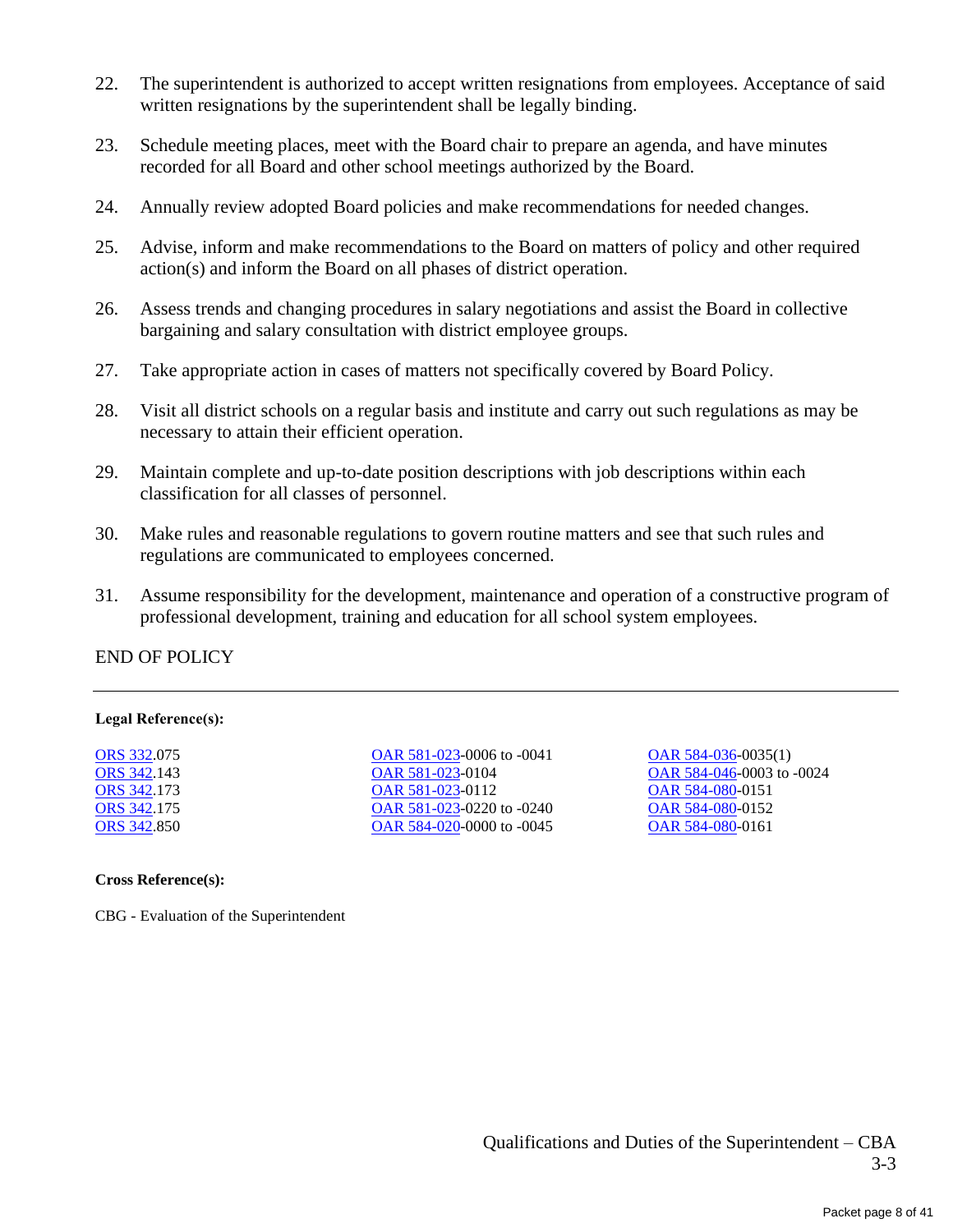

May 2, 2019

Jim Kildea, Board Chair Philomath 17J School District 1620 Applegate St Philomath, Oregon 97370-9328

Re: Interim Superintendent Search – 2019

Dear Jim Kildea and Board of Directors,

We are submitting this Proposal to the Philomath School District Board for an interim superintendent search with the position beginning work on July 1, 2019. This proposal is jointly submitted by **Oregon School Boards Association** (OSBA) and **NextUp Leadership** to work collaboratively to provide the search services. If OSBA and NextUp Leadership are hired for the permanent superintendent search, the cost of the interim search will be credited back to Philomath SD. For this search OSBA would take the lead and NextUp Leadership will provide support services. Included in this packet is a proposed interim superintendent search calendar and a joint proposal for the permanent superintendent search.

#### **Interim Search Fees**

The interim superintendent search service is based on hourly rates. The hourly rate is \$120/hour for professional services and \$35/hour for clerical services. In addition to the hourly rate, there would be mileage, paid at the current IRS rate, meal reimbursements and advertising costs. Below is a breakdown of the estimated hours, mileage and advertising costs:

- 204 miles (consultant mileage for 3 on site visits  $x\left(0.58\right) = $118.32$
- 3 meals (estimating  $$20$  each) =  $$60.00$
- 6 hours of professional time at  $$120/hr. = $720.00$
- 10 hours of clerical time at  $$30/hr = $300.00$
- Advertising \$300.00 (Email distribution of electronic flyer, developed by us, to over 30,000 potential candidates and posting on OSBA's and COSA's website
	- o Additional advertising is available for an additional cost
- Total estimated costs = \$1,498.32
- We can set the cost not to exceed \$1,500.00 without approval from the Philomath SD board chair.

Salary range and benefit recommendations can be provided upon selection, see description for May 9<sup>th</sup> on the proposed interim superintendent search calendar.

We would welcome the opportunity to attend your May  $9<sup>th</sup>$  meeting, at no cost, and answer any questions you may have.

Best Regards,

Steve Kelley Greg McKenzie, Search Consultant Director of Board Development & Executive Searches NextUp Leadership Oregon School Boards Association

Gregon frenzie

#### **OFFICERS**

President **Tass Morrison** North Santiam SD

President-elect **Kevin Cassidy Baker SD** 

Vice President **Scott Rogers** Athena-Weston SD

Secretary-Treasurer **Maureen Wolf** Tigard-Tualatin SD Past President

LeeAnn Larsen **Beaverton SD** 

#### **DIRECTORS**

**Paul Anthony** Portland PS

Jackie Crook South Coast ESD

**Terry Deacon** Linn Benton Lincoln ESD Sherry Duerst-Higgins<br>Lane ESD/South Lane SD

**Bill Graupp CHILICAL**<br>**Oregon School Board**<br>Members of Color Caucus

Liz Hartman Lake Oswego SD

Kris Howatt Gresham-Barlow SD

**Greg Kintz** ia SD

**Melissa LaCrosse** Jefferson SD

Erika Lopez

Hillsboro SL **Patti Norris** 

Crook County SD **Brandy Penner** Newberg SD

**Craig Prewitt** Phoenix-Talent SD

**Betty Reynolds** West Linn-Wilsonville SD

**Lori Theros Klamath Falls City Schools** Michelle Vo

Corbett SD

**EX-OFFICIO DIRECTORS** COSA/OASE

**Craig Hawkins** OAESD **Bob Moore** State Board of Education

**EXECUTIVE DIRECTOR** Jim Green

**DEPUTY EXECUTIVE DIRECTOR Mary Paulson** 

**Anthony Veliz**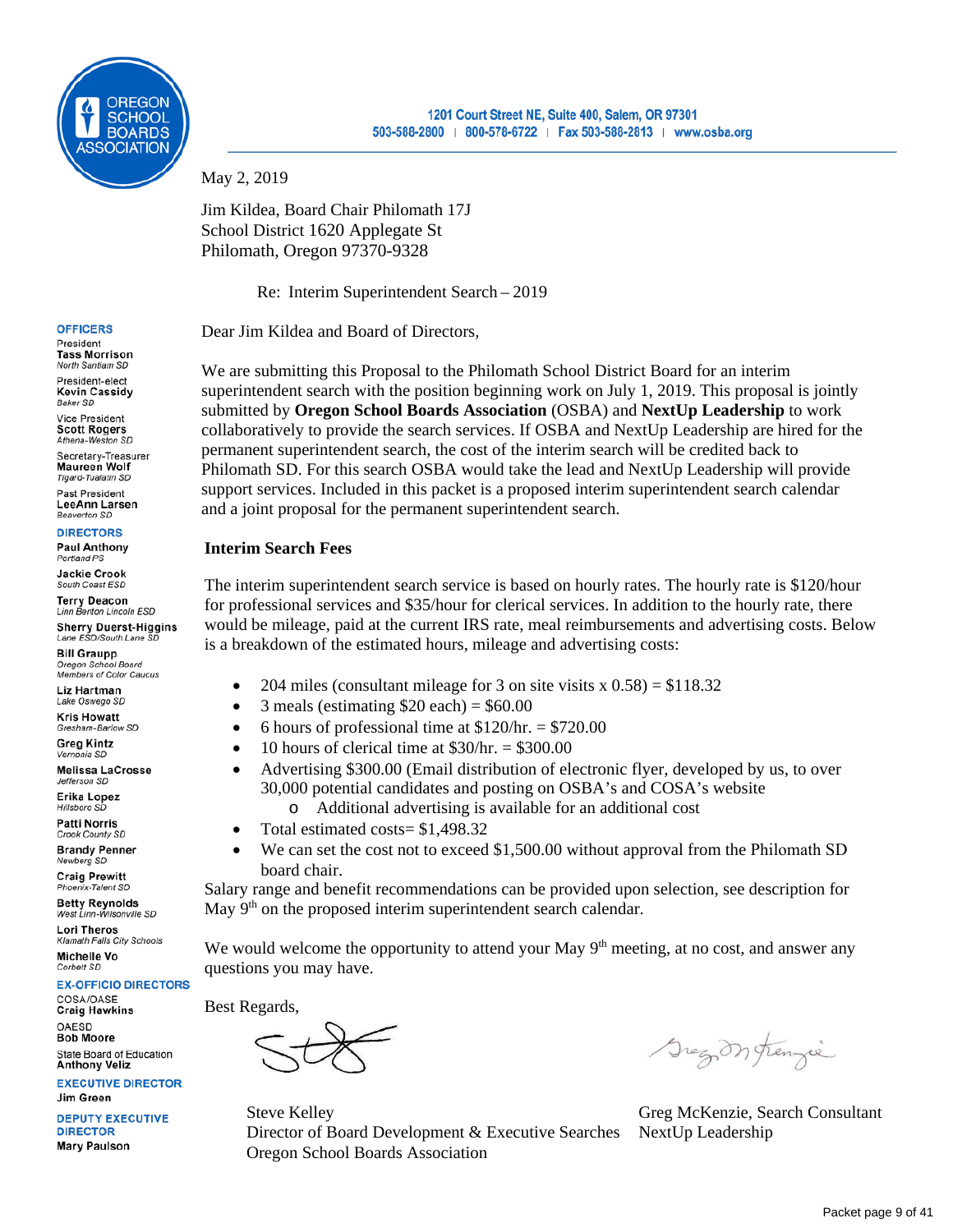## **Philomath School District Proposed Interim Superintendent Search Calendar**

| <b>DATE</b>                       | <b>BOARD</b>                                                                                                                                                                                                                                                                                  | <b>CONSULTANT</b>                                                                                                                                                                                                                                                |
|-----------------------------------|-----------------------------------------------------------------------------------------------------------------------------------------------------------------------------------------------------------------------------------------------------------------------------------------------|------------------------------------------------------------------------------------------------------------------------------------------------------------------------------------------------------------------------------------------------------------------|
| May $9*$<br>$(7:15 \text{ pm})$   | •Selection of OSBA to provide interim<br>search services<br>•Declare position vacant (required)<br>• Approve search process calendar<br>(required)<br>•Discuss/adopt desired qualities/<br>qualifications (required)<br>• Review salary range recommendation<br><b>Special public meeting</b> | • Facilitate board approval of search calendar<br>• Facilitate staff and community input for<br>interim superintendent qualities/qualifications.<br>(Input to be gathered during the board<br>meeting.)                                                          |
| May 13                            |                                                                                                                                                                                                                                                                                               | • Develop professional electronic flyer<br>• Develop notice of vacancy<br>• Advertise position                                                                                                                                                                   |
| May 14                            |                                                                                                                                                                                                                                                                                               | • Begin accepting applications                                                                                                                                                                                                                                   |
| May 14-28                         | 2 Weeks                                                                                                                                                                                                                                                                                       | • Receive applications<br>• Recruit candidates respond to inquiries                                                                                                                                                                                              |
| May 28                            |                                                                                                                                                                                                                                                                                               | • Applications close<br>• Review all applicant submissions; prepare for<br>screening                                                                                                                                                                             |
| May 30 $*$<br>$(7:00 \text{ pm})$ | • Attend screening training<br>• Screen applications and submit rankings<br>• Establish contract parameters<br>Special public meeting/executive session                                                                                                                                       | • Train board on screening process, tools and<br>timeline                                                                                                                                                                                                        |
| June $6*$<br>$(7:00 \text{ pm})$  | • Select candidates to interview<br>· Develop interview schedule<br>• Develop interview questions<br>· Establish contract parameters, continued<br>Special public meeting/executive session                                                                                                   | • Facilitate selection of candidates to interview<br>• Train board on interview and reference check<br>processes<br>• Provide interview questions for review and<br>facilitate consensus on interview questions<br>• Schedule initial interviews with candidates |
| June 7-12                         | • Conduct in-depth reference checks                                                                                                                                                                                                                                                           |                                                                                                                                                                                                                                                                  |
| June $13*$<br>(T.B.D.)            | • Conduct interviews<br>Special public meeting/executive session                                                                                                                                                                                                                              | • Facilitate board's ranking of the candidates.                                                                                                                                                                                                                  |
| June 14-19                        | • Negotiate contract with "first choice"<br>candidate                                                                                                                                                                                                                                         |                                                                                                                                                                                                                                                                  |
| June 20                           | • Vote to hire candidate in public meeting<br>• Announce selection<br><b>Regular public meeting</b>                                                                                                                                                                                           | • Develop press release, if needed                                                                                                                                                                                                                               |

\*Consultant is on-site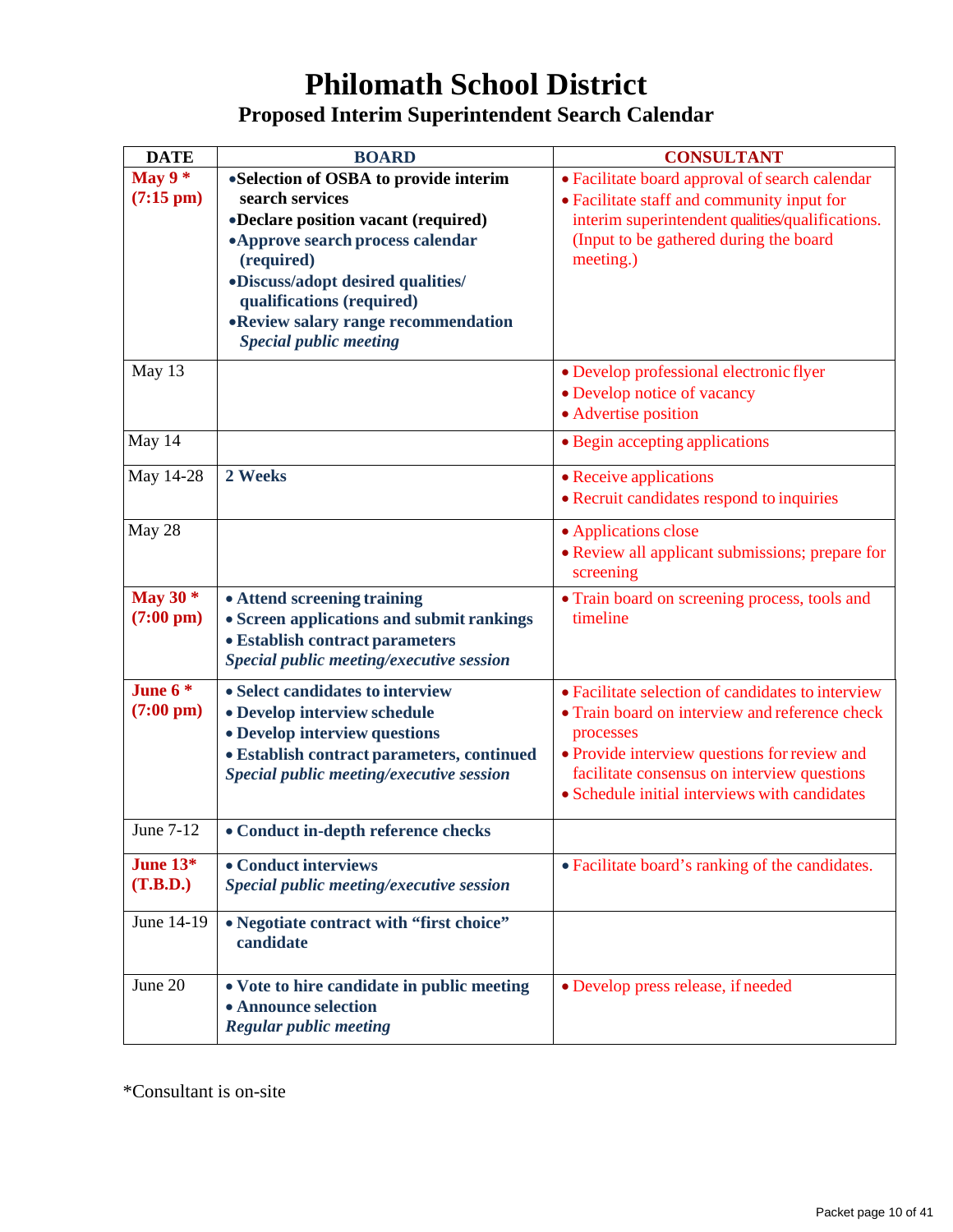**Superintendent Search 2019 May 2, 2019 Philomath School District**

# **Joint Proposal (NextUp Leadership & Oregon School Boards Association)**



Ph: 503.752.2438 gregmckenzie@att.net 1470 Rosemont Road West Linn, OR 97068

Recruiting • Training • Assessment • Facilitation

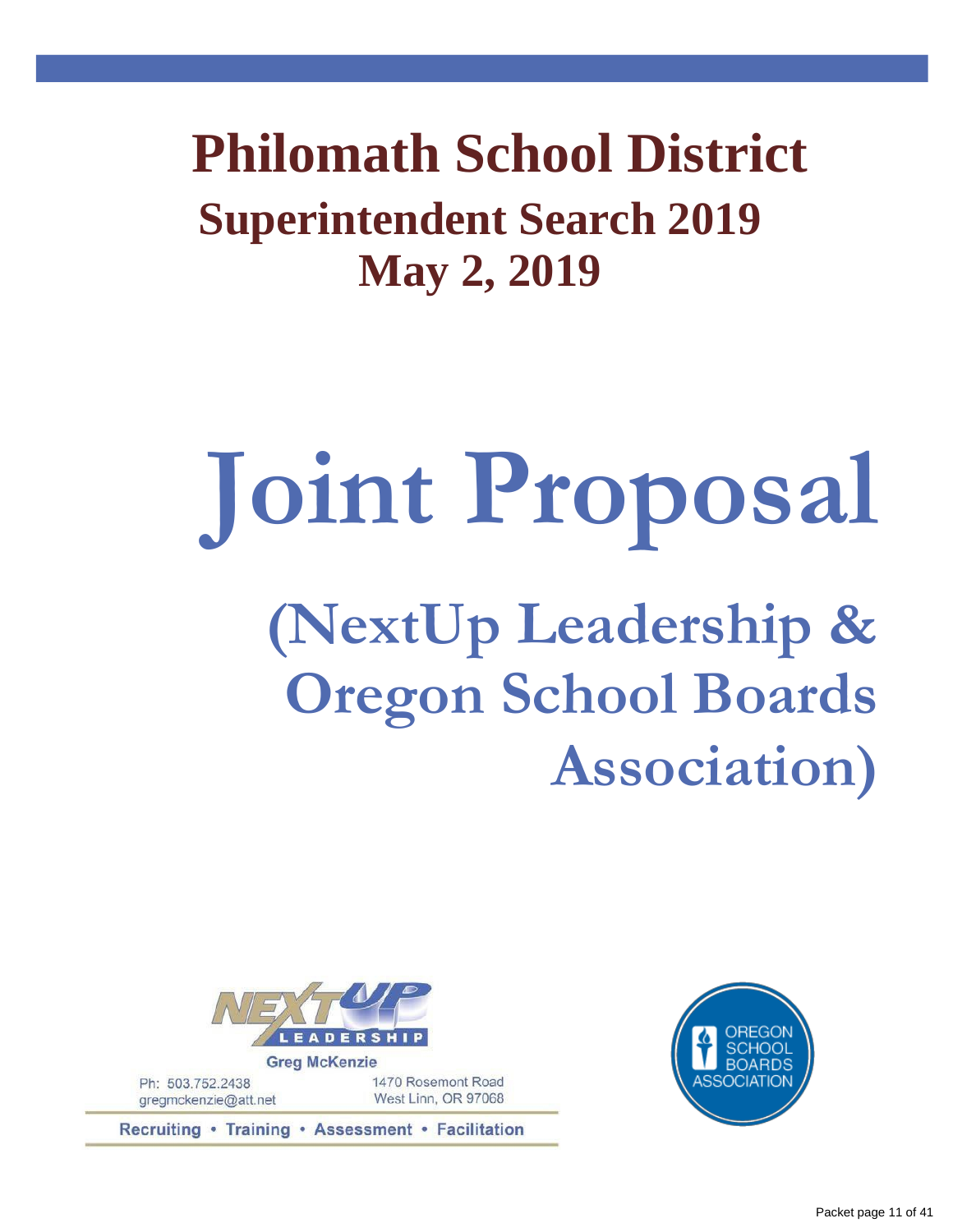### **Table of Contents**

| <u>Item</u>    |                                       | <u>Page(s)</u> |
|----------------|---------------------------------------|----------------|
| 1.             | <b>Introduction Letter</b>            | 3              |
| $\mathbf{2}$ . | <b>Proposed Search Plan</b>           | 6              |
|                | <b>Search Process Overview</b>        | 7-9            |
|                | <b>Typical Search Package</b>         | 10-11          |
|                | <b>Frequently Asked Questions</b>     | 12             |
| 3.             | <b>Firm Profile &amp; Information</b> | 16             |
|                | <b>Consultant Biographies</b>         | $17 - 22$      |
|                | <b>Statement of Qualifications</b>    | 23             |
|                | <b>References</b>                     | 24             |
|                | <b>5 Year Search History</b>          | 25             |
|                | <b>Search Comments (testimonials)</b> | 26             |
| 4.             | <b>Fee Structure</b>                  | 27             |
|                | Pricing                               | 28             |
|                | <b>Sample Contract for Services</b>   | 29-30          |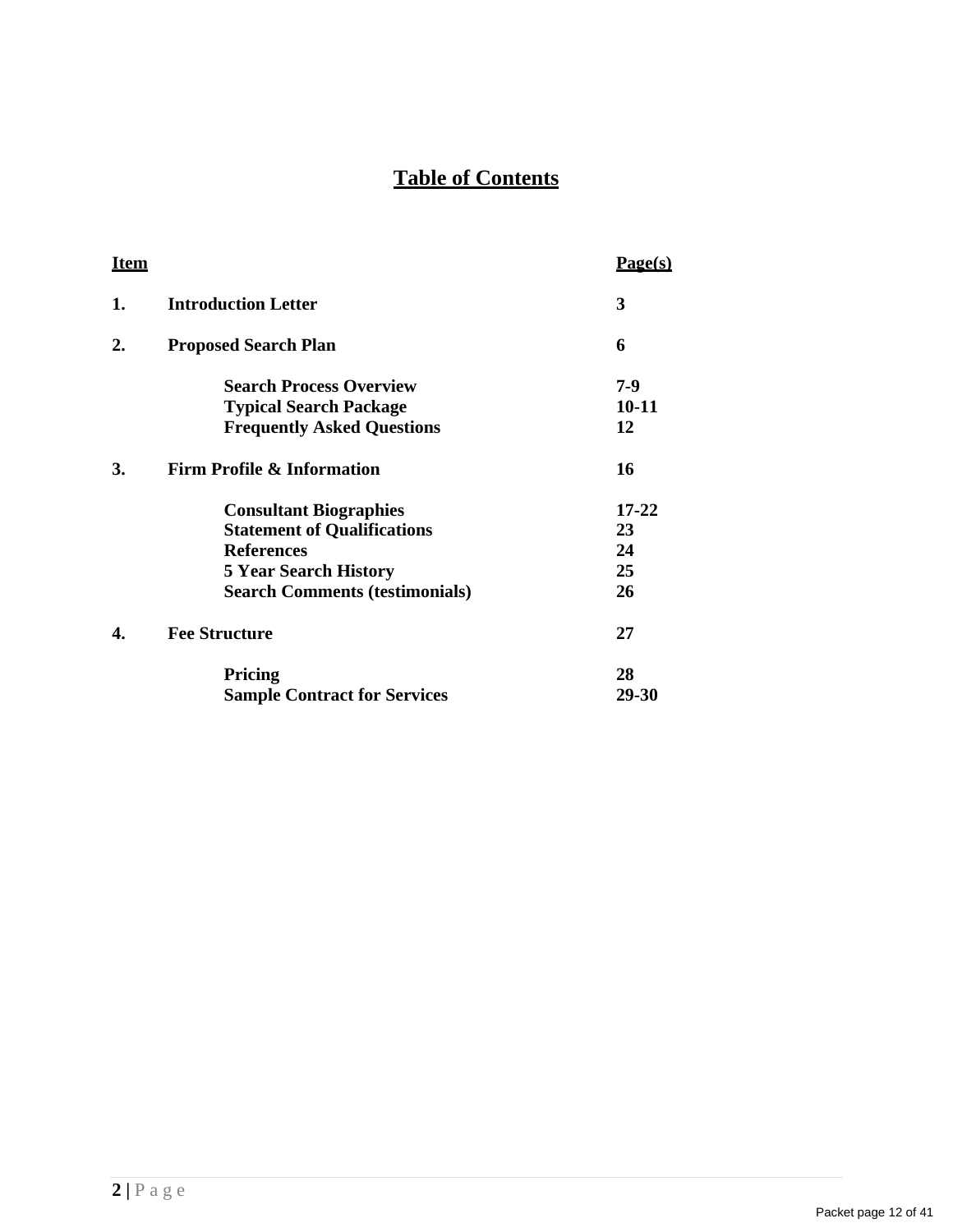May 2, 2019

Jim Kildea, Board Chair Philomath 17J School District 1620 Applegate St Philomath, Oregon 97370-9328

Re: Superintendent Search – 2019/2020

Dear Jim Kildea and Board of Directors,

#### **INTRODUCTION**

We are submitting this Proposal to the Philomath School District Board for a superintendent search with the position beginning work on July 1, 2020. This proposal is jointly submitted by **NextUp Leadership**  and **Oregon School Boards Association** (OSBA) to work collaboratively to provide the search services. For this search OSBA would take the lead and NextUp Leadership will provide support services. While we have included information about our search services, prior searches and what the Philomath School District search might include, we want to emphasize that each of our executive searches can be customized to meet the District's needs and maximize use of the District's resources.

We are a team of educational search consultants organized together for superintendent and administrator searches. During the 2017-18 search season, we joined forces with OSBA to provide more comprehensive services to school districts for some searches. This year we are taking the joint effort further. We will merge our strengths to ensure that you find the right educational leader for your school district.

OSBA has a long history of providing an array of comprehensive services to its members – Oregon school boards. In addition to the search process, OSBA can provide customized services to support the new leadership team – Board and Superintendent. NextUp Leadership brings outstanding marketing and recruiting skills to the search process as well as a proven process for successful hires. NextUp Leadership has a database of over 25,000 educators with whom they communicate on a regular basis about job vacancies in the Pacific Northwest. This direct, active marketing strategy has created a type of social community and produced some of the highest quantity and quality candidate fields in the state of Oregon over the last several years.

For this search **Steve Kelley** of OSBA**, Greg McKenzie, Mike Taylor** and **Milt Dennison** of NextUp Leadership will be the lead consultants. During the search you may be introduced to other members of our search team, as needed. Biographies for each consultant on our search team are enclosed. Even though you will enjoy the benefits of two experienced executive search agencies, the cost of the search will not increase. Annually, together we assist with searches for about 25-30 superintendent and other administrator positions primarily in Oregon, Washington, Nevada and Alaska.

Our fundamental beliefs about a successful executive leadership searches revolve around three core principals – Relationships, Recruiting, and Results.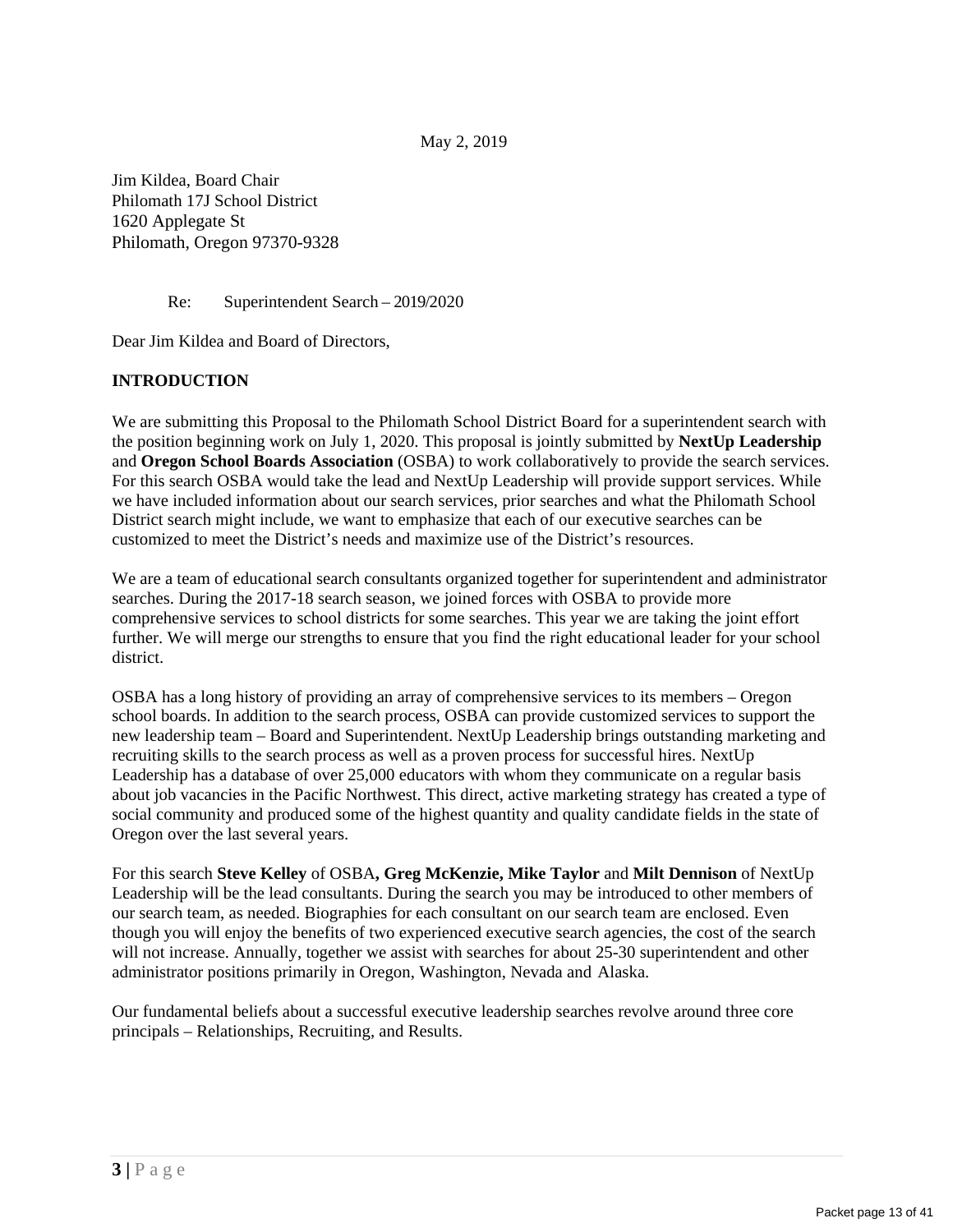#### **RELATIONSHIPS**

Successful searches are not the result of having a remote headquarters in a big city in another state. On the contrary, superintendent searching is about local connections and networks. Building a strong relationship with relevant stakeholder groups is a key characteristic of our success in superintendent searches. We focus on:

- Community, staff and student engagement to develop the search criteria
- Frequent and thorough coaching, training, facilitation and reporting with theBoard
- Strict attention to candidate confidentiality to safeguard their currentpositions
- Involving staff and community in appropriate search activities asking for their advice
- OSBA provides board development/training to follow up after the search
- Simply, working harder than other search organizations

Our philosophy about superintendent searches is slightly different from other search firms and associations. Basically, we want to become the District's search partner, not just serve as consultant and supervise a process - a subtle, but important difference in our working relationship. Together we look for the right candidate.

#### **RECRUITING**

Here's where we differ significantly from other search organizations and national search firms. We do not just bring forward to the Board a group of our favorite candidates/applicants who have signed up with the firm to find a job. Instead, we reach out by e-mail messages directly to the computer screens, tablets and smart phones for over 25,000 superintendents, school administrators, and education college faculty across the country, with heavy emphasis on the western United States. This method of communication and marketing for positions has proven to be enormously successful. We also take full advantage of today's electronic social media to recruit candidates. Oh, yes, and we also advertise and recruit regionally and nationally in a more traditional sense by posting on online educator job boards. Not only do we passively recruit by posting/advertising the position, but we also actively recruit viable candidates with direct e-mail communication and telephone calls.

#### **RESULTS**

Our method of recruiting has resulted in candidate fields significantly larger than our competition and we deliver to the Board all qualified applications for review, not just a selected few. We report actual applications and not merely candidates who expressed interest or submitted an inquiry. Over the past 5 years the average-size search fields for districts looking for a full-time superintendent has ranged from 25-34 applicants for each position. If working together we don't find a suitable fit for your district in the initial candidate field, we simply keep working the project until someone acceptable is found.

Combined our search experience for Oregon school superintendent searches is unmatched. OSBA has conducted over 500 executive searches for school districts, education service districts, community colleges and other state agencies since 1984. NextUp Leadership has conducted over 150 superintendent and school administrator searches over the last ten years. **We know and serve the state of Oregon better than anyone in the business.** We are committed to your success!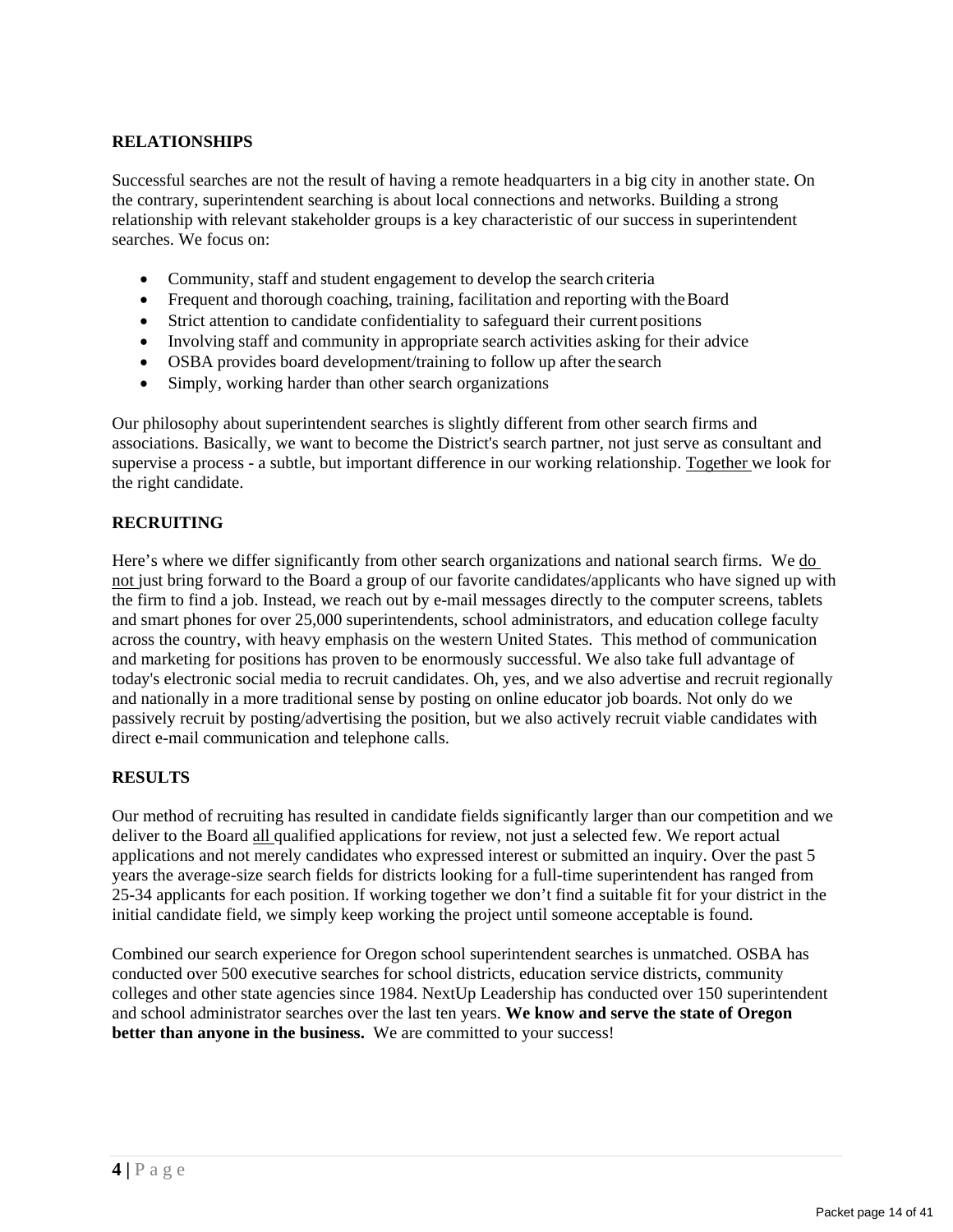#### **TRANSITION PLAN**

Because the first year is so critical for setting the tone of professional relationships, OSBA, in conjunction with Confederation of Oregon School Administrators (COSA), provides a unique collaboration designed to support the Superintendent and Board. OSBA will meet with you and your new chief executive to:

- a) Review your district's vision, mission and goals (strategic plan) with the new Board and Superintendent team;
- b) Design effective communication and PR strategies designed to introduce your new executive to thecommunity;
- c) Discuss the roles and responsibilities of the Board and Superintendent;
- d) Create an effective operating agreement;
- e) Establish/review the Superintendent's performance evaluation system and timeline.

#### **PRICE**

Based on the scope of work anticipated for this search, the **Basic Fee** price for a full-service Consultant supervised search as described in the Search Overview later in this Proposal is **\$9,500** which includes a standard package of advertising and up to 12 hours of professional development for the Board and new Superintendent. **Reimbursable expenses** incurred by the Consultants **are additional** which typically include travel, lodging, meals, and photocopies. If Philomath School District has internal capacity to assume some portion of the search activities, we can discuss an appropriate division of responsibilities so long as we do not compromise the elements of a successful search.

Please circulate this Proposal to the Board for their consideration. We want to help find a differencemaker for your District. We're available to answer questions related to a superintendent search in general and this Proposal specifically. For addition information, please do not hesitate to ask. My contact phone number (Steve's) is 541-401-3962 (cell).

Best Regards,

Gregon frenzie

Greg McKenzie, Search Consultant NextUp Leadership



Steve Kelley Director of Board Development and Executive Searches Oregon School Boards Association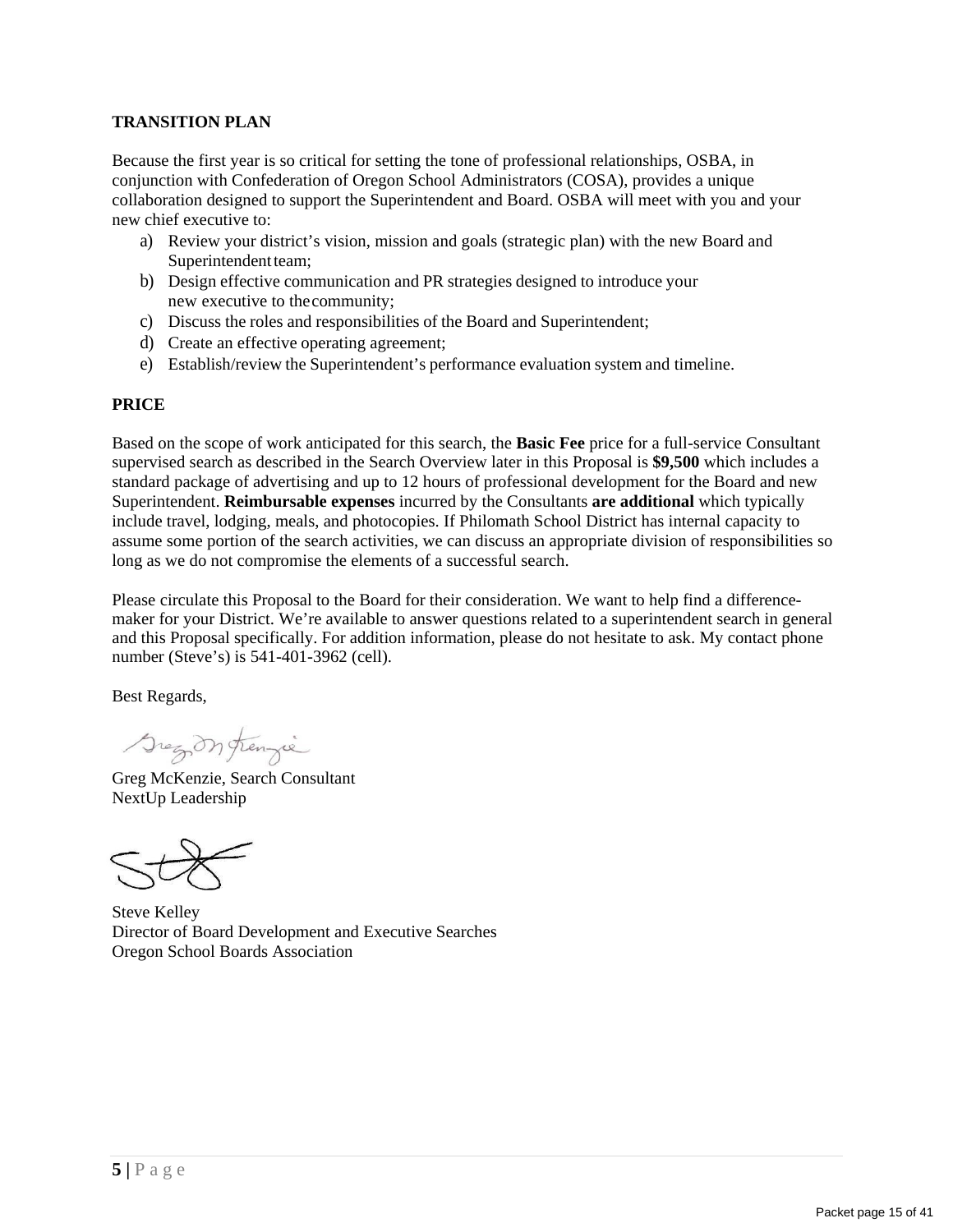## **Section A Proposed Search Plan**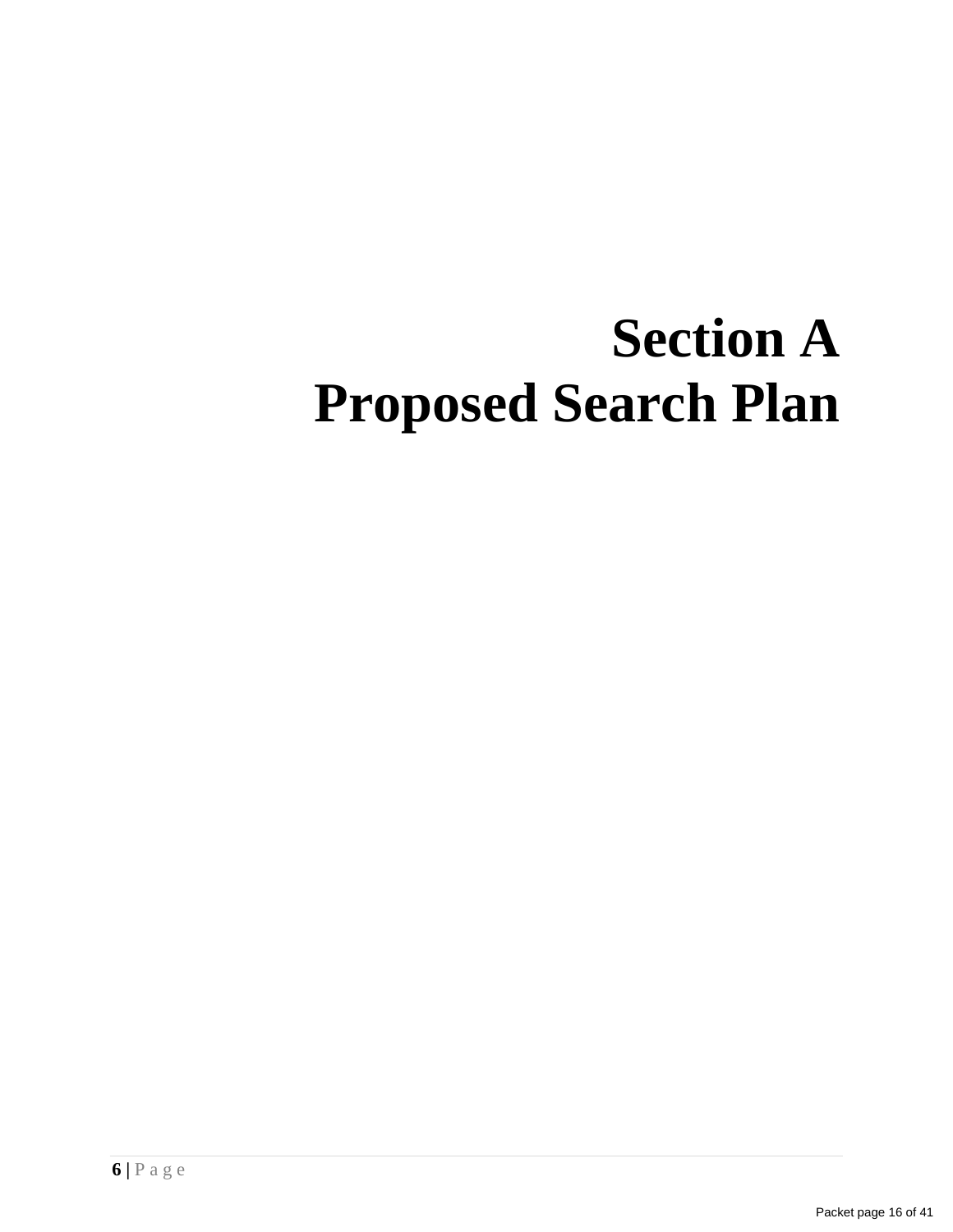



All searches conducted by NextUp Leadership and Oregon School Boards Association are customizable to meet the needs of the District and a specific calendar is developed in the Planning Phase to fit the District's schedule. **For illustration purposes**, a "sample" search might include the following components along with a projected general timetable that positions the District in the candidate market at the time needed for optimal exposure to prospective candidates.

#### **Date Activity**

#### **Planning Phase**

- Oct, 2019 Search organization and planning meeting withConsultant(s), Board Chair, Board Secretary (exact Date TBD – probably during group meeting dates)
	- Division of responsibility Scope of work Develop draft search calendar Develop draft search budget Discuss search literature and marketing strategy Identify advertising/posting targets Prepare search forms Identify application requirements

#### **Qualifications Phase**

Nov-Dec, 2019 Conduct survey for candidate qualifications, criteria and candidate profile with some or all of the following groups:

> Community & business leaders Local government leaders Union leaders Administrators Teachers Classified staff Confidential staff Student leaders

Board meeting (public meeting - open session)

Report results of candidate qualifications process Take public input on qualifications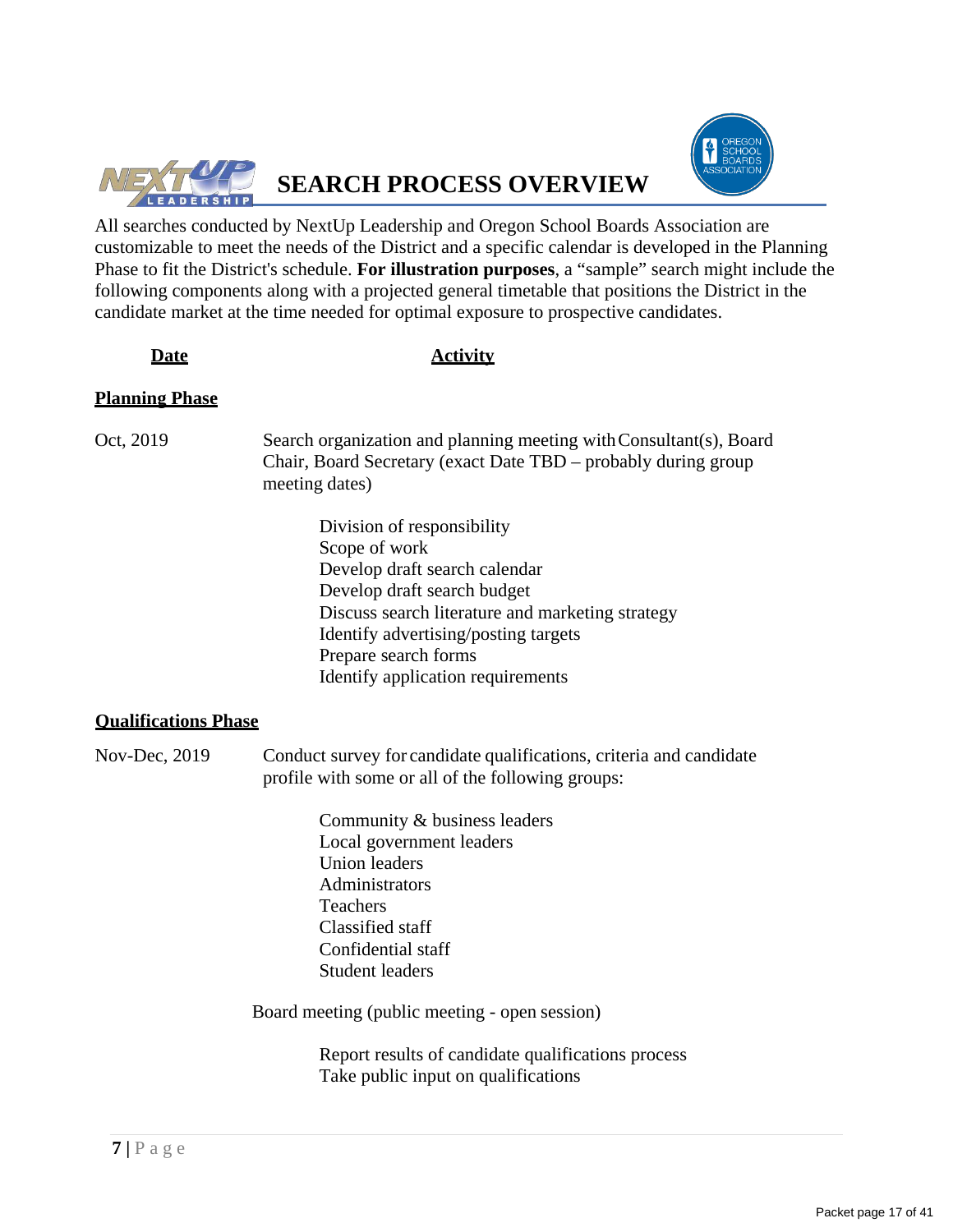| Board adopt qualifications Board adopt search calendar     |
|------------------------------------------------------------|
| Board declare position vacant                              |
| Adopt salary range (Consultant provides salary comparison) |

#### **Advertising Phase**

| Jan-Feb, 2020 | Consultants prepare search literature and post the position     |
|---------------|-----------------------------------------------------------------|
|               | Open the application period                                     |
|               | Post notice of vacancy on District website                      |
|               | Distribute notice of vacancy to direct e-mail distribution list |
|               | Over 25,000 educators nationwide                                |
|               | Focus distribution on Western US                                |
|               | Advertise vacancy on association and search websites            |
|               | COSA included in contract price                                 |
|               | WASA included in contract price                                 |
|               | LinkedIn notice to connections                                  |
|               | Others as agreed with Board                                     |

#### **Recruitment Phase**

| Jan-Feb, 2020          | Consultants recruit candidates<br>Distribute application packets to prospective candidates<br>Correspond with prospective candidates<br>Receive, process and organize applications<br>Board appoints screening committee               |
|------------------------|----------------------------------------------------------------------------------------------------------------------------------------------------------------------------------------------------------------------------------------|
|                        | Close application period<br>Consultant assembles applications and screening packets                                                                                                                                                    |
| <u>Screening Phase</u> |                                                                                                                                                                                                                                        |
| Feb-Mar, 2020          | Board meeting (public meeting - open session)<br>Screening group and Board training for application review<br>Begin reviewing applications (executive session)                                                                         |
|                        | Continue reviewing applications individually                                                                                                                                                                                           |
|                        | Special Board meeting<br>Debrief screening results (executive session)<br>Identify interview candidates (executive session)<br>Interview training for Board (public session)<br>Organize initial candidate interviews (public session) |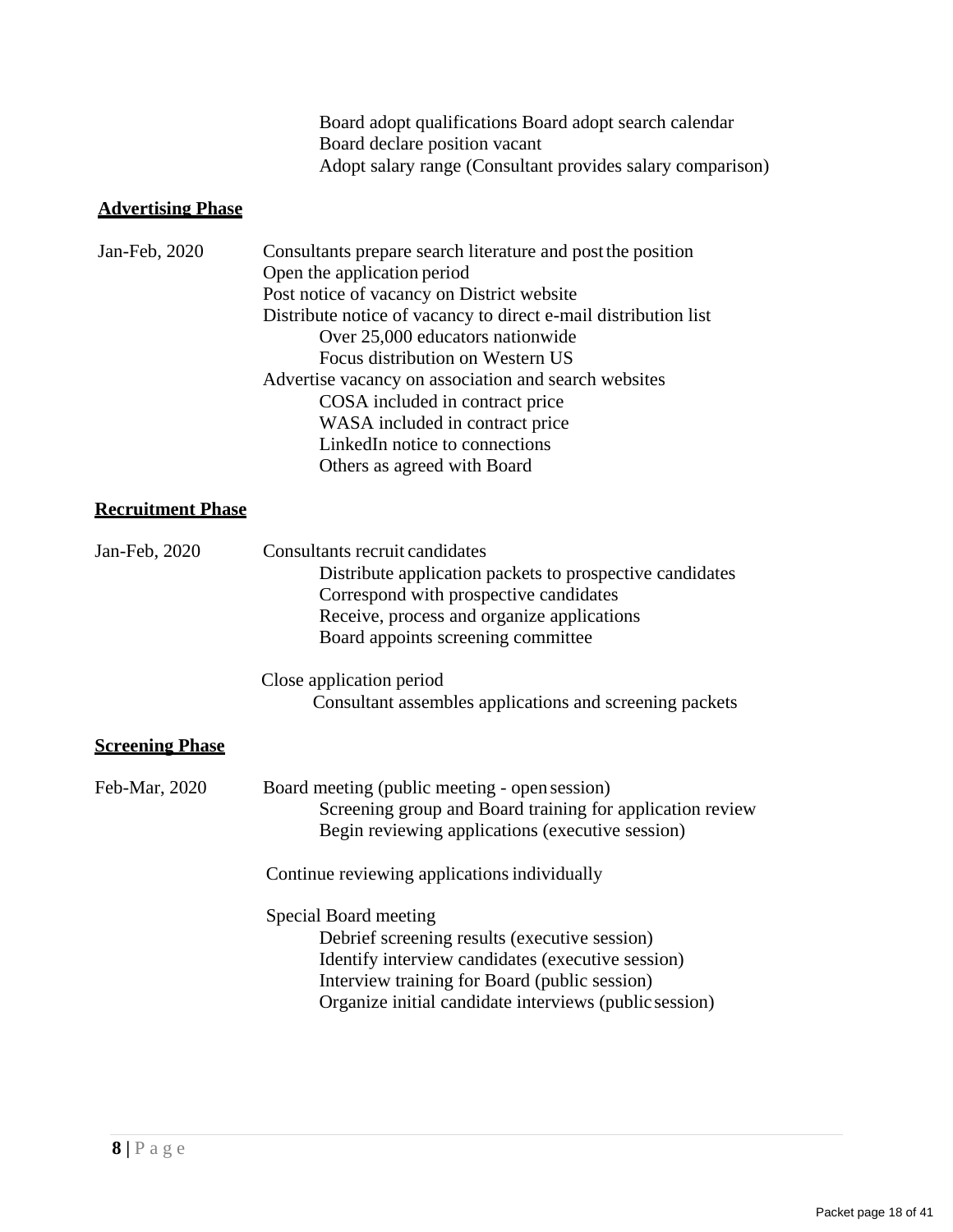#### **Interview Phase**

| Mar, 2020              | Board meeting (executive session) (exact dates/times TBD)<br>Conduct initial interviews with selected candidates<br>Board meeting (executive session) (after last interview)<br>Debrief candidate interviews<br>Select finalist(s)<br><b>Consultant notifies finalists</b> |
|------------------------|----------------------------------------------------------------------------------------------------------------------------------------------------------------------------------------------------------------------------------------------------------------------------|
|                        | Board and Consultants conduct reference checks<br>Telephone contact with references Internet searches<br>Licensure investigation<br>Organize site visits in finalists' home district                                                                                       |
|                        | Organize "day in the district" for finalists<br>$2nd$ interviews with board (executive session)                                                                                                                                                                            |
| <b>Selection Phase</b> |                                                                                                                                                                                                                                                                            |
| Mar, 2020              | Board meeting (executive session)<br>Debrief "day in the district,"<br>$2nd$ interviews, ref. checks<br>Select new Superintendent                                                                                                                                          |
|                        | Board negotiate contract with new Superintendent                                                                                                                                                                                                                           |
|                        | Announce selection of new superintendent                                                                                                                                                                                                                                   |
|                        | Board meeting (public meeting - open session)<br>Formal contract offer to new Superintendent<br>Introduce new Superintendent                                                                                                                                               |
| July 1, 2020           | Superintendent begins work                                                                                                                                                                                                                                                 |
| TBD, 2020              | Board/New Superintendent Development Workshop and Transition Plan                                                                                                                                                                                                          |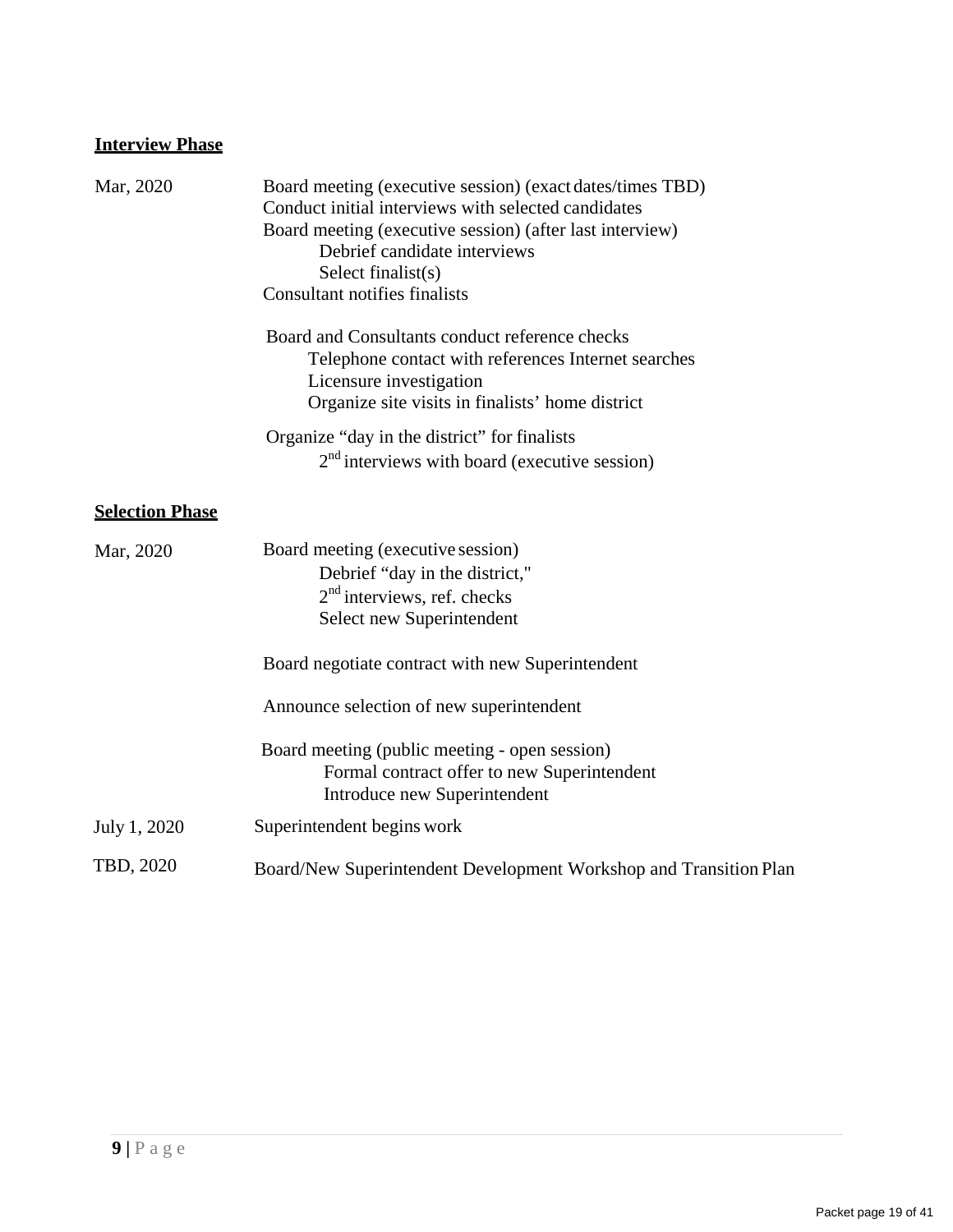



At the beginning of each superintendent search, a planning meeting determines the elements of the search to be included. However, a **typical search package** where the consultant takes the lead in all search activities might include the following services as a part of the Basic Fee.

- Facilitate multiple meetings by consultant with Board about
	- Planning and search calendar Determining search criteria and candidate qualifications Search activity training Screening candidates Interviewing candidates Selection of next superintendent
- Community engagement to collect information for identifying search criteriaand candidate qualifications with the following

Focus groups and telephone interviews

Community/Business leaders Administrators **Teachers** Classified staff Union leadership Student leaders

Online questionnaire outreach

Design and create online questionnaire Collect responses Organize and analyze responses for report to Board

Consultant's reports about

Results from online questionnaire Criteria and qualifications recommendations for Board Salary comparison information for Board's consideration Progress of advertising & recruiting

Design and prepare search literature

Electronic search brochure Electronic e-messages Notice of vacancy Application forms & materials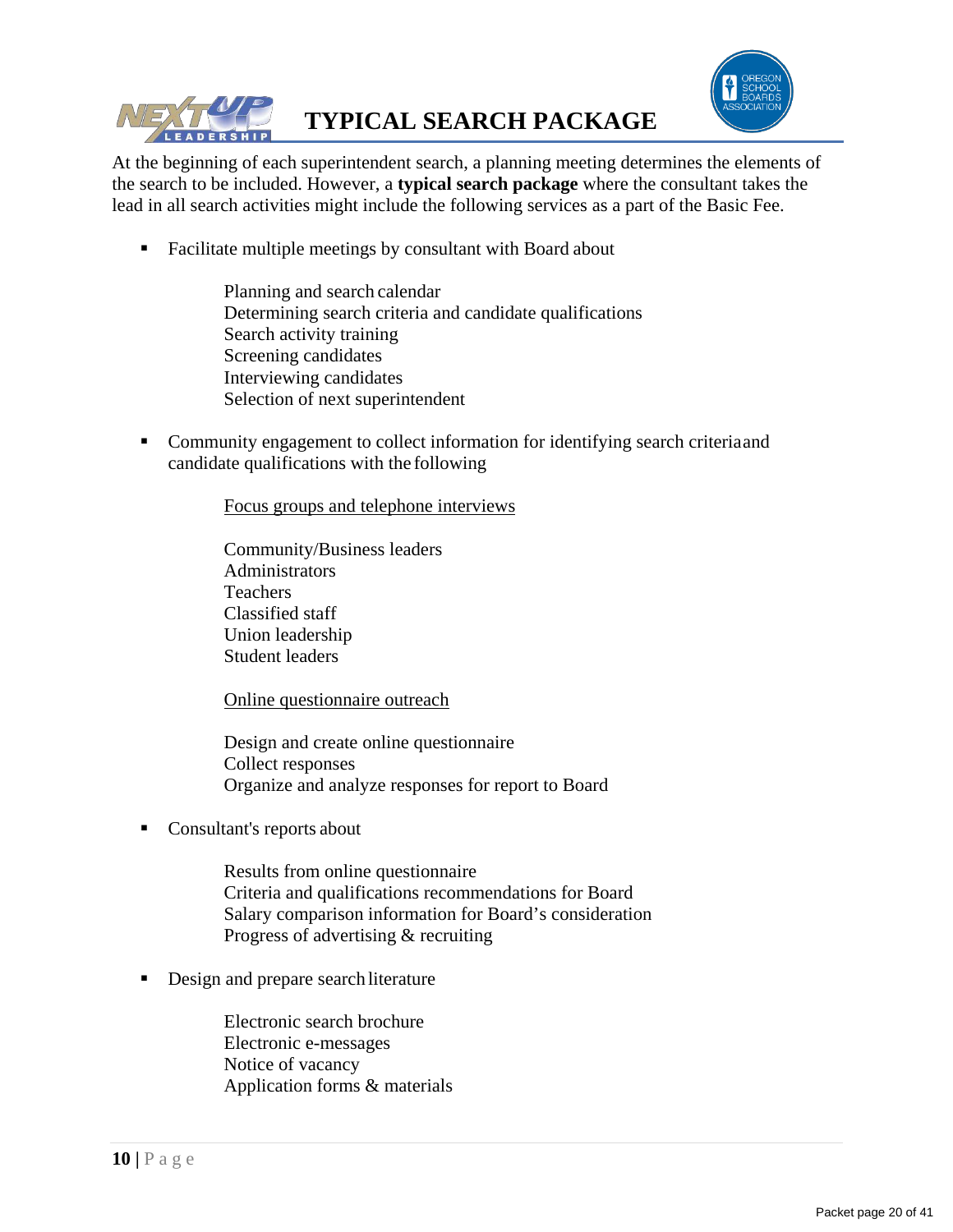Advertise position vacancy by posting on job placement websites (as approved by Board)

COSA, WASA, CASE (OR, WA, CO administrators) included in contract price Other regional and national job boards as agreed with District

Actively recruit prospective candidates by

Telephone calls E-messages Correspondence Personal contact

• Collect and organize candidate application materials

Online applications Electronic applications Mail applications Personal delivery applications

- Supervise  $&$  facilitate application screening process
- **Training for Board and screening committee for:**

Screening applications Interviewing candidates Reference checking

Assist District organize for

Candidate interviews A "day in the district" for finalists Reference checks, site visits, and background checks

- **Prepare "draft" press releases as needed to announce various search activities and** ultimately selection of newsuperintendent
- Facilitate a follow up Transition Plan including up to 12 hours of Board development conducted by OSBA with Board and new Superintendent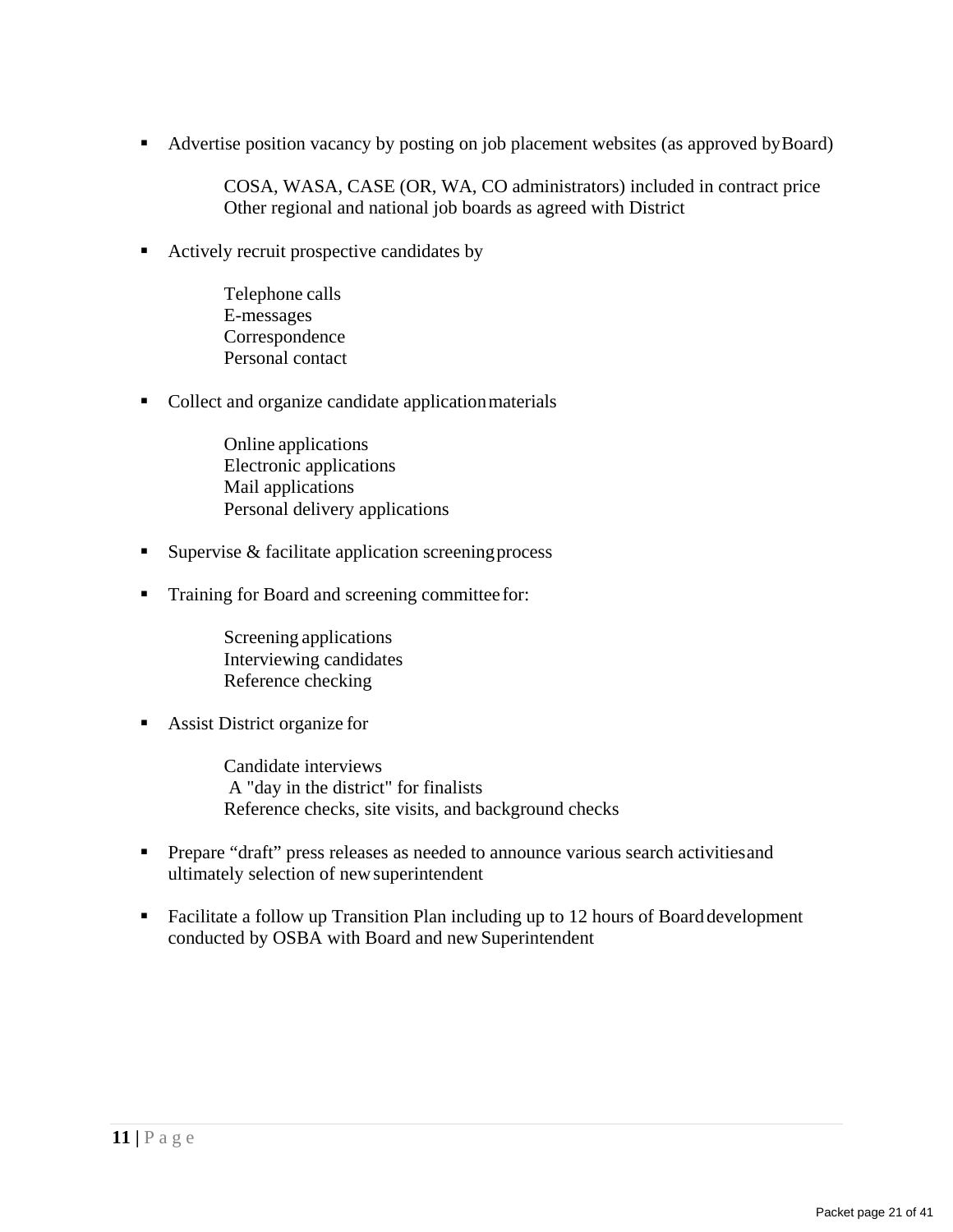



#### **1. What are the key elements in yourprocess?**

Answer: Key elements of our search process are:

- flexibility in the process
- stakeholder involvement to build support for the selection
- spending more time in the district than other search firms
- keeping the Board involved and informed at every step
- partnering with district to maximize use of available resources
- recruiting not just advertising the position
- sticking with the search until we find the "right fit"
- working harder for your search than other consultants

#### **2. How is your process different than other executive searchfirms?**

**Answer:** The steps in a search process for most consultants are relatively similar. However, one important difference is our commitment to your search. We are not like a Costco of search consultants where volume counts. We are more of a boutique search firm specializing in customer service. We do not simply want to find a new superintendent. We want to help you find a difference-maker who is the right fit for your district.

#### **3. Do you prepare and mail a print brochure advertising the vacancy?**

Answer: Preparing a print brochure advertising the position and promoting the school district and community is just not current reality. We have the graphics design capacity to create a first quality electronic brochure instead. In the last fewyears no candidates have asked for a mailed print brochure. We prepare a colorful brochure about the position and the district suitable for electronic distribution and, if necessary, print a copy onrequest.

#### **4. How do you recruit quality candidates for the position?**

**Answer:** The range of advertising for a vacancy posting is a part of the planning process for each search. The vacancy will be posted in a traditional manner state-wide, regionally and nationally, as the Board chooses. We have multiple options for regional and national advertising. These traditional posting opportunitiesinclude multiple diversity group job placement websites to be sure minority candidates are aware of the vacancy. But, we domore.

> In addition to posting widely, we directly notify superintendents and other administrators in Oregon, Washington, Idaho, Montana, Utah, Alaska, Nevada, Wyoming, Colorado, Arizona, New Mexico, Texas, California and other states about the vacancy by electronic message. We also send the electronic messages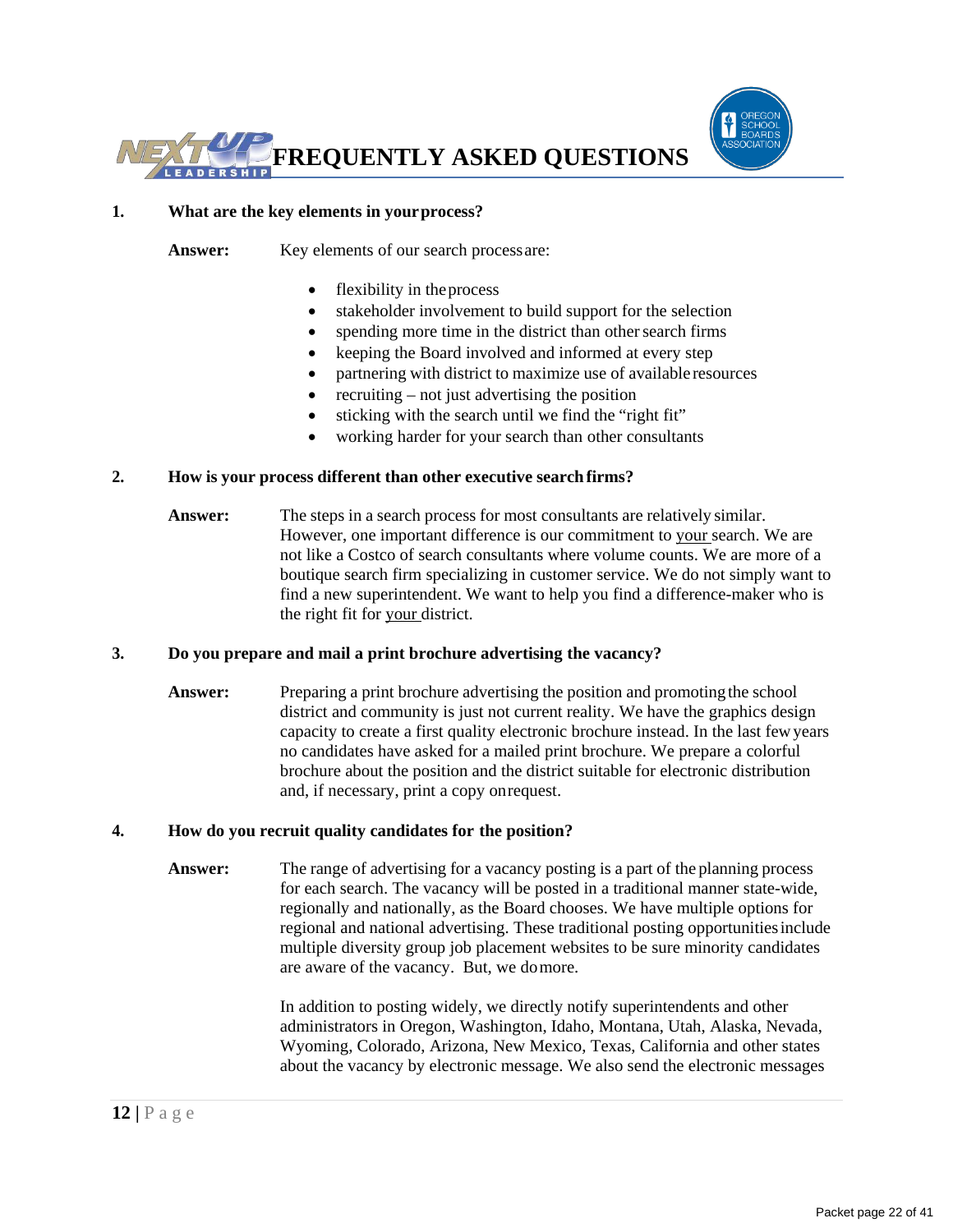to the faculties for colleges of education in the western U.S and other highly regarded colleges of education. The list of direct marketing groups grows each year. Currently, we have approximately 25,000 prospective candidates and other educators in our e-messaging data base. This approach puts the availability of the position directly in front of prospective candidates on their computer screens, tablets or smart phones. Because we use an e-marketing service for the vacancy announcements, the notification can be sent multiple times and will be sent at least twice during the application period.

Unlike some other search firms, we will also directly recruit candidates who might fit the profile the board seeks for its next superintendent. We network with superintendents about other qualified candidates who we will also contact. In other words, we work the phones and e-mails.

#### **5. What involvement will District staff have in the search process? How much time willthis take away from their otherduties?**

#### **Answer:**

The short answer is that the search process generally takes very little of the staff's time. The work of the search process is largely an activity for the Board, consultant and Board Secretary. Since the search for a superintendent often involves candidates who need confidentiality in the early stages, keeping the application process off-site with a consultant provides the candidates some comfort that their names will not be exposed prematurely to the existing staff. However, administrators and other staff or their representatives may be involved at various stages that might include:

- communications coordination
- implementing a marketing strategy
- interviews and focus groups for desired qualities and qualifications
- participation on a committee to screen applications
- observe candidateinterviews
- accompany a finalist for a "day in the district"

#### **6. What items are usually included in "costs and expenses" related to the search?**

**Answer:** The amount for costs and expenses the District can expect to spend (both District and consultant combined) varies depending on the scope of advertising, the geographic location of interview candidates, and the resources the District has available to assist with the search. However, as a "general rule" for most searches, the District can expect to spend an amount equal to no more than onehalf the search fee for additional costs and expenses. However, in our experience the "costs and expenses" are frequently substantially less than the general rule usually not exceeding \$2,000-\$3,500 total even for larger districts.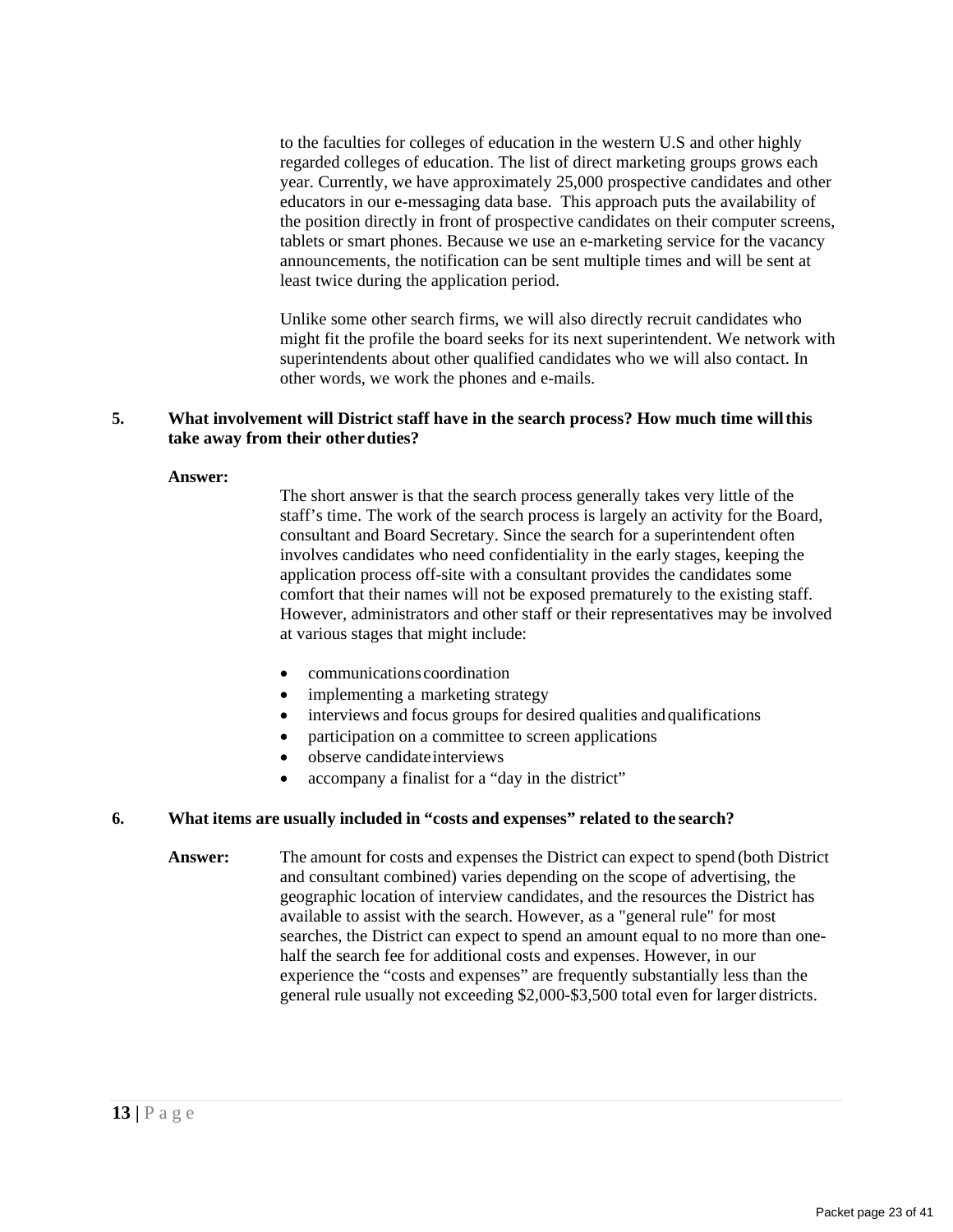Typical items of expense are:

Fees for advertising/posting of vacancy Photocopy costs and supplies Travel expenses (mileage, meals, lodging) for consultant Interview candidate transportation and lodging costs

#### **7. Describe the role of the School Board in the screening/selection process?**

**Answer:** Ultimately, the Board makes the decision about who to interviewafter screening the applications. However, we strongly encourage the Board to seek the advice of a screening committee whose composition might include: administrators, other staff, and parent/community representatives. An effective screening committee size might be 15-18 others in addition to the Board members.

> Usually, the Board members conduct the initial interviews. Sometimes, a few members of the screening committee are observers during the interview process. Observers do not ask questions - just observe. More eyes and ears during the interviews often results in a richer discussion by the Board when narrowing the field of interviewees to finalists.

#### **8. How will our community and staff be involved in the search?**

**Answer:** Community and staff engagement is a vital part of a successful superintendent search. Typically, we arrange a series of meetings with community groups, staff, students and others to explain the search process. At that meeting we also solicit suggestions and comments about the characteristics sought in the next superintendent. For those unable to attend one of the meetings, we provide an online survey with the same questions. We telephone interview local business and community leaders for the same purpose. This information is presented to the Board in a consultant's report to be used when deciding the qualities and profile characteristics sought for the new superintendent. Community members and staff will often also serve on the screening committee for applicants and participate as observers for interviews. When the finalist candidates are invited to the district for a "day in the district," the community and staff will have an opportunity to interact with the finalists and reporttheir observations.

#### **9. How do you take advantage of technology and social media to aid in the search?**

**Answer:** We use electronic technology when it provides effective assistance in marketing the vacant position, contributes to finding the right fit, and is user-friendly. For example, we market the vacant position taking full advantage of a multi-media approach that includes online job postings, website information, online surveys, e-marketing and social networking. However, while we sometimes accept online applications from those candidates who choose that method, we also accept applications electronically in PDF format, traditional mail/UPS/FedEx, and personal delivery of a hard copy. In this respect we are candidate-friendly. For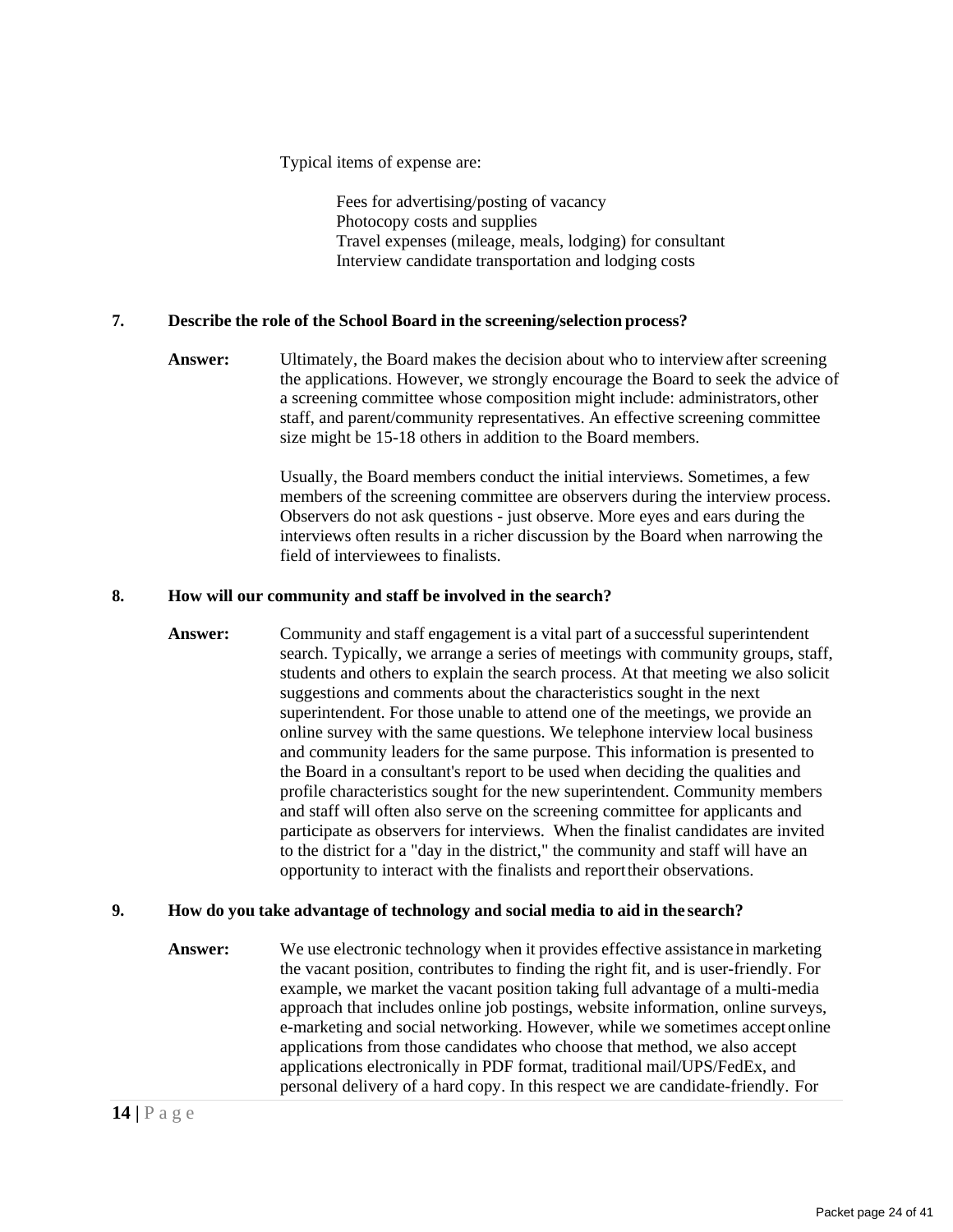some searches we set up an all-electronic application screening process allowing the application reviewers to do their work at their convenience. Note: this method requires extraordinary precautions to maintain confidentiality of application materials. While this method offers more convenience, we believe much of the value of screener interaction, discussion, and questions are lost in this method. Basically, we follow a technology rule of thumb that says, "use it if it works – otherwise don't change just because it's new technology."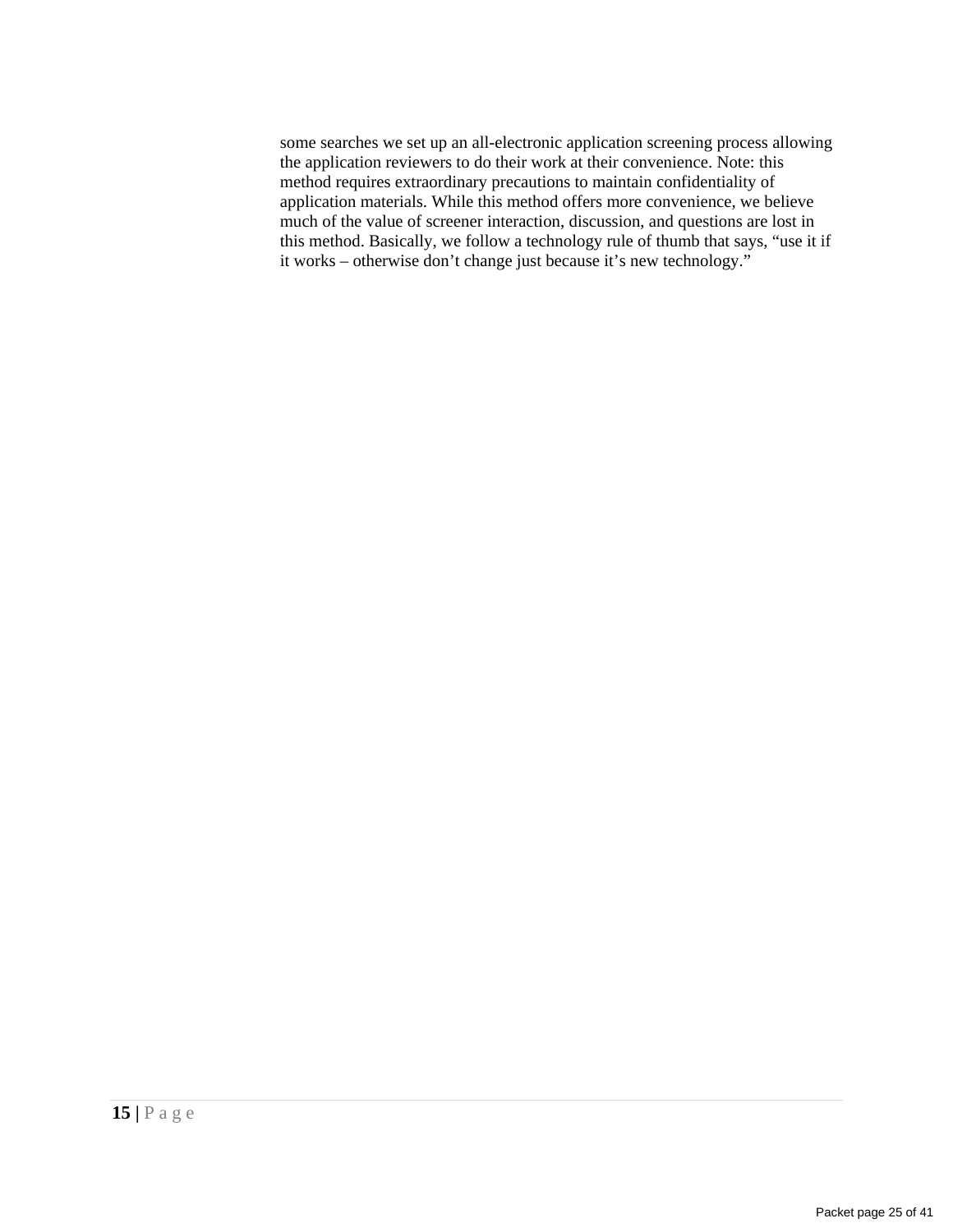## **Section B Firm Profile & Information**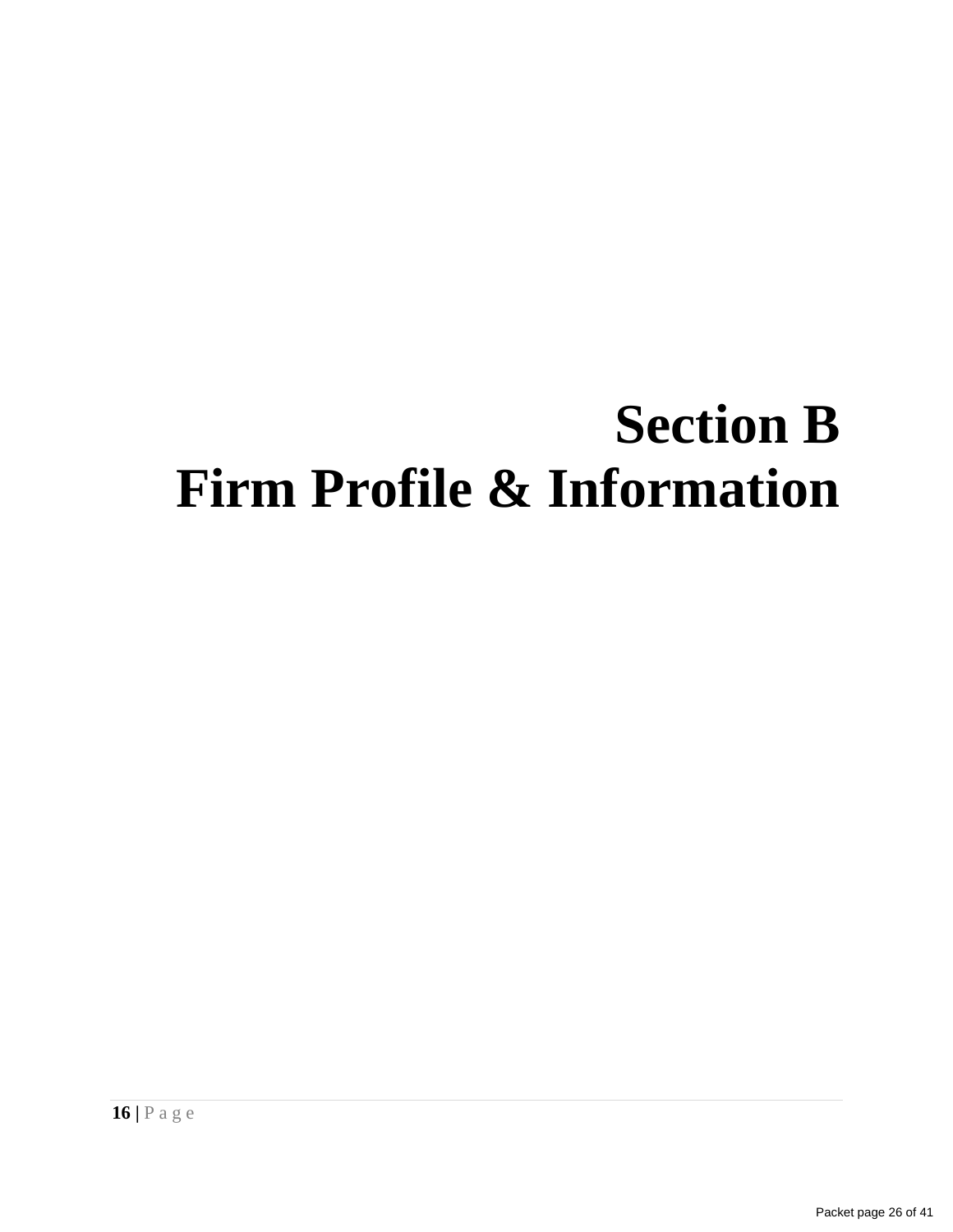

## **Greg McKenzie**

**Greg McKenzie**, is an education consultant operating under the business name of *NextUp Leadership*, providing training, facilitation, executive search and assessment services for the education community and other local governments. He can say "been there - done that" adding a touch of real world experience to his services. Greg lives in West Linn, Oregon.

#### Education Board Service

| 2013-Present<br>2009-Present<br>1987-1995 | OR Association of ESDs (OAESD) (Chair 2016, 2017)<br>Clackamas ESD board member (Chair, 2010-2012, 2017)<br>West Linn-Wilsonville SD board member |
|-------------------------------------------|---------------------------------------------------------------------------------------------------------------------------------------------------|
| 1989-1993                                 |                                                                                                                                                   |
| 1981-1986                                 | Oregon School Boards Association board member<br>West Linn SD Budget Committee member                                                             |
| Employment                                |                                                                                                                                                   |
| 2008-Present                              | Education Consultant, NextUp Leadership<br><b>Executive searches</b><br>Board development training<br>Facilitation                                |
| 2002-2008                                 | Board Development - Oregon School Boards Assn.<br>Leadership training<br><b>Executive searches</b>                                                |
| 1977-2002                                 | Business, property and litigation attorney                                                                                                        |
| <b>College Instructor</b>                 |                                                                                                                                                   |
| 2006-2013                                 | Adjunct Professor, Lewis & Clark College Graduate<br>School of Education and Counseling<br>Models of Organizational Change                        |
| 2001-2005                                 | Adjunct Professor, Embry-Riddle Aeronautical University<br>Business Law & Ethics<br><b>Aviation Insurance</b><br><b>Aviation Law</b>              |
| 1999-2002                                 | Instructor, Clackamas Community College<br><b>Real Estate Law</b>                                                                                 |
| 1992-1995                                 | Instructor, Portland Community College<br><b>Real Estate Law</b>                                                                                  |

**17 |** P a g e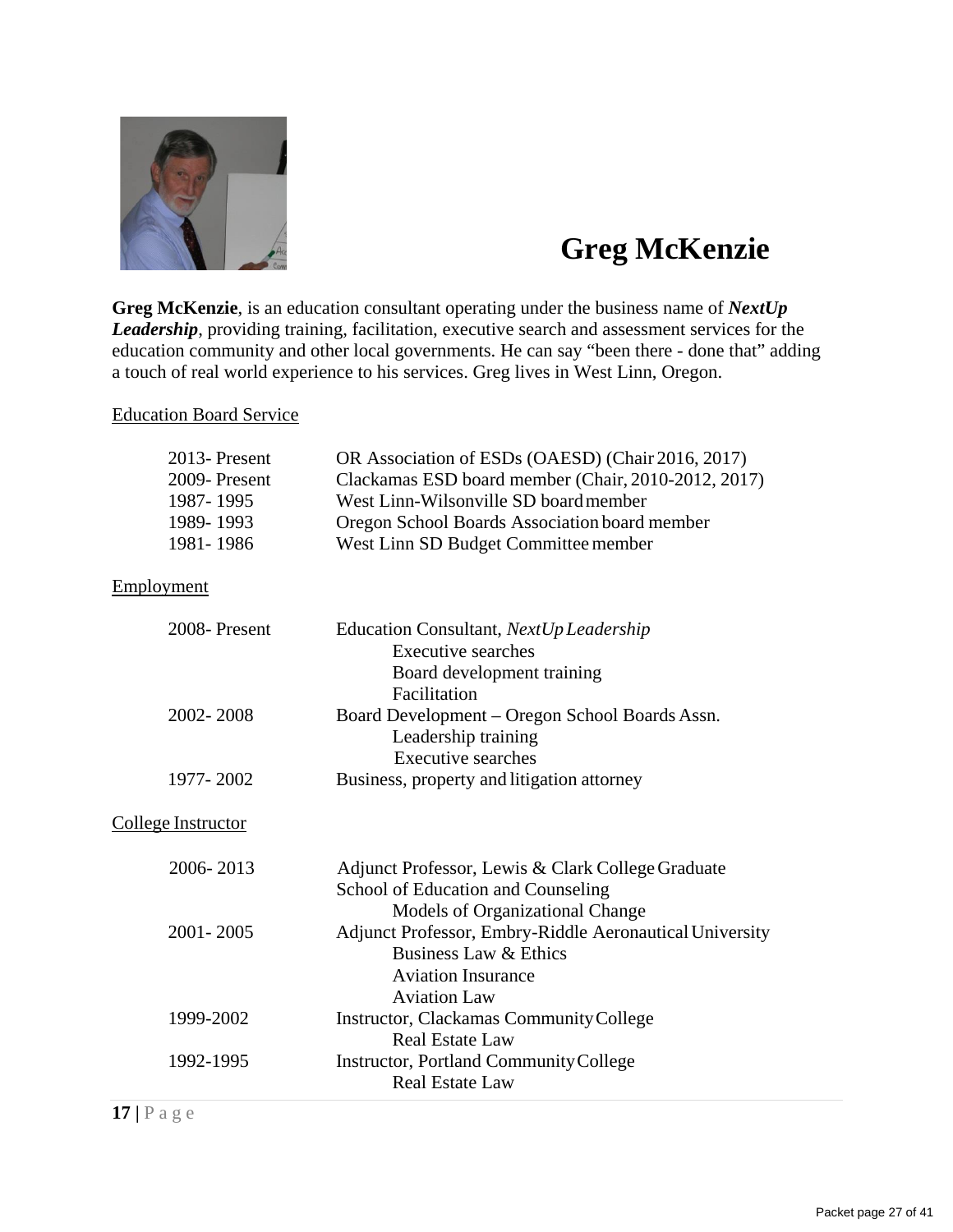#### Education

| 1977 | Juris Doctor (JD), Northwestern School of Law – Lewis & Clark College |
|------|-----------------------------------------------------------------------|
| 1968 | Bachelor of Aerospace Engineering (BAE), Auburn University            |

#### Sample National Presentations

- Iowa Association of School Boards Annual Conf. "Managing Difficult Situations Successfully"
- National School Boards Assn. Annual Conf. "A Deeper Look at … Leadership Skills for Dealing with Difficult People" (3 hr. workshop)
- National School Boards Assn. Annual Conf. "Essential Leadership Skills for Dealing with Difficulty People"  $(2 – 3)$  hr. workshops)
- Illinois Assn. of School Boards Annual Conf. (1) "Superintendent Evaluation: The Next Generation;" (2) "Transform Difficult People into 21st Century Leaders"
- AESA Annual Conference "Superintendent Evaluation: The Next Generation" National School Boards Assn. Annual Conf. – "A Systematic Approach to
	- Superintendent Evaluation, Goal Setting and Board Self-Assessment"
- National Rural Education Assoc. "Superintendent Evaluation: The NextGeneration"
- AESA Annual Conference "Standards Based SuperintendentEvaluation"
- Illinois Assn. of School Boards Annual Conference "From Difficult People to  $21<sup>st</sup>$ Century Leaders"
- Kentucky School Boards Assn. Leadership Institute "From Difficult People to  $21<sup>st</sup>$ Century Leaders"

Focusing on "whatever it takes" to move an organization to its next level of success, Greg helps diagnose problems and design a plan for improvement. Experienced as a facilitator, executive search consultant, leadership trainer, and lawyer, Greg brings a unique set of skills to his work. He has been involved with education for over 30 years. He has conducted over 150 chief executive officer and other school administrator searches with a belief that "finding the right fit" is the most important criteria. As a business attorney he has organized and advised hundreds of corporations, non-profits, trusts and partnerships. As a board development trainer, he has given hundreds of presentations and workshops for local, state and national organizations. As a facilitator he has assisted community groups, boards and staffs tackle the necessary planning to improve the performance of their organization and solve seemingly unsolvable problems.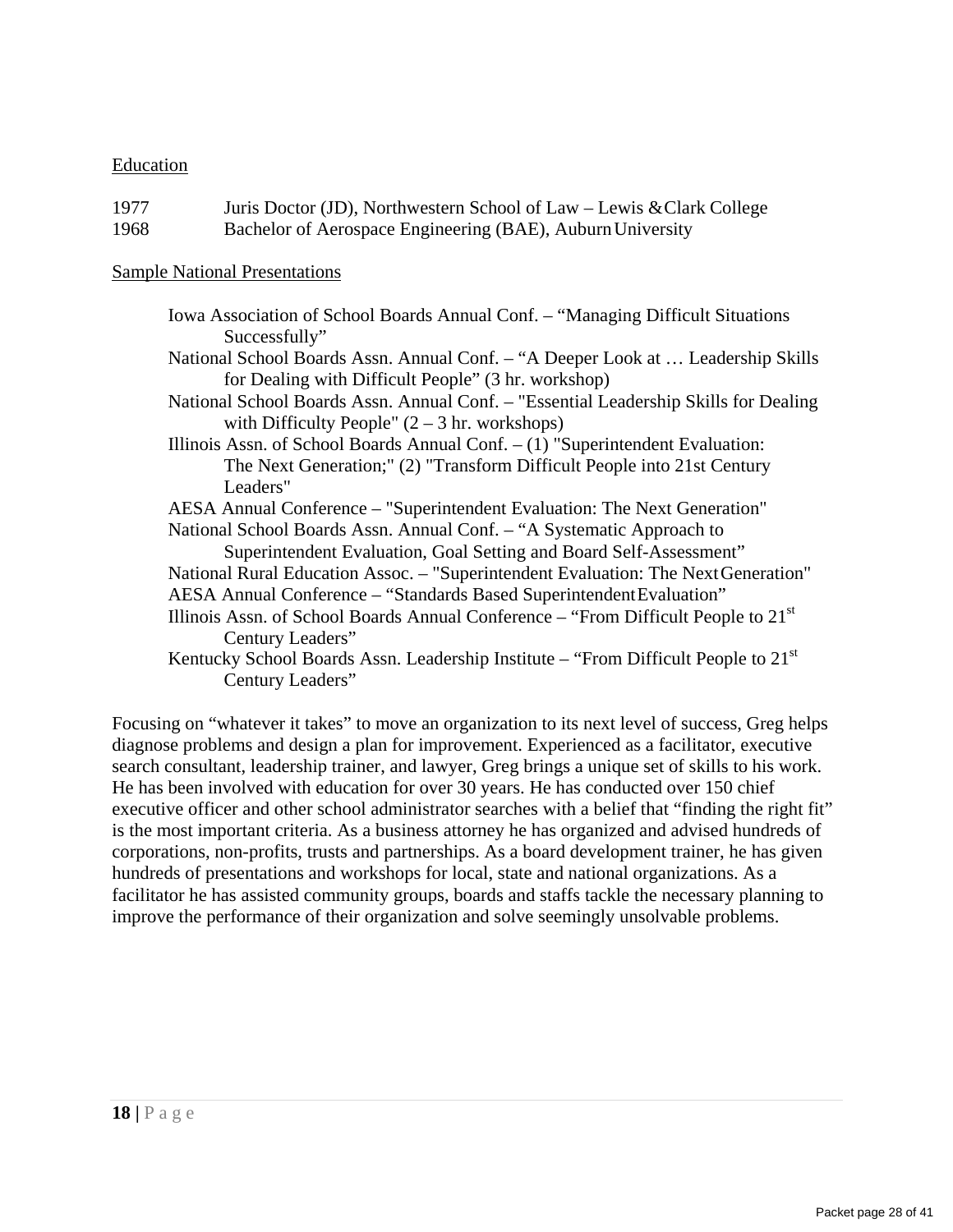

## **Milt Dennison**

**Milt Dennison** has 13 years of superintendent and administrator search experience in both Oregon and Washington. He also knows what it takes to be a successful superintendent having served as a K-12 superintendent in Washington, a K-6 superintendent in Oregon and an ESD superintendent. He brings valuable on-the-ground experience to the search team. Milt lives in Oregon City, Oregon.

#### Education

| $1075$ $\blacksquare$ $\blacksquare$ $\blacksquare$ $\blacksquare$ $\blacksquare$ $\blacksquare$ $\blacksquare$ $\blacksquare$ $\blacksquare$ $\blacksquare$ $\blacksquare$ $\blacksquare$ $\blacksquare$ $\blacksquare$ $\blacksquare$ $\blacksquare$ $\blacksquare$ $\blacksquare$ $\blacksquare$ $\blacksquare$ $\blacksquare$ $\blacksquare$ $\blacksquare$ $\blacksquare$ $\blacksquare$ $\blacksquare$ $\blacksquare$ $\blacksquare$ $\blacksquare$ $\blacksquare$ $\blacks$ |  |
|------------------------------------------------------------------------------------------------------------------------------------------------------------------------------------------------------------------------------------------------------------------------------------------------------------------------------------------------------------------------------------------------------------------------------------------------------------------------------------|--|
| 1980 Ed.D. Educational Administration and Curriculum, Univ. of Southern California                                                                                                                                                                                                                                                                                                                                                                                                 |  |

- 1975 M.A. Educational Administration, California State University,Sacramento
- 1970 B.A. Mathematics and Physical Education, Western State

#### College EducationEmployment

| 2016-2017 | Interim Superintendent, Columbia Gorge ESD                      |
|-----------|-----------------------------------------------------------------|
| 2004-2016 | Superintendent, Clackamas Education Service District            |
| 1993-2004 | Superintendent, Camas School District (WA)                      |
| 1986-1993 | Superintendent, Canby Elementary SchoolDistrict                 |
| 1984-1986 | Director of Curriculum & Instruction, West Linn School District |
| 1975-1984 | Middle and Elementary School Principal                          |

#### College Instructor

| 2011-2013 | Adjunct Professor, University of Portland      |
|-----------|------------------------------------------------|
|           | <b>Education Leadership Program</b>            |
| 2006-2009 | Adjunct Professor, Lewis & ClarkCollege        |
|           | <b>Educational Leadership Doctoral Program</b> |
| 1986-1994 | Adjunct Professor, Lewis & ClarkCollege        |
|           | Administrative Leadership, Community Relations |

#### Education & Community Activities

Oregon Teacher Standards and Practices Commission (2007-13) Oregon Association of Education Service Districts board member (Zone A Chair) Cascade Council of the Boys Scouts of America board member (Senior Vice-President) Washington State Association of School Administrators board member

#### Awards & Honors

American Association of School Administrators "Civic Star Award" Camas-Washougal Chamber of Commerce "Citizen-of-the-Year" Camas-Washougal Rotary Club "Rotarian-of-the-Year" Washington Association of School Administrators "Award of Merit"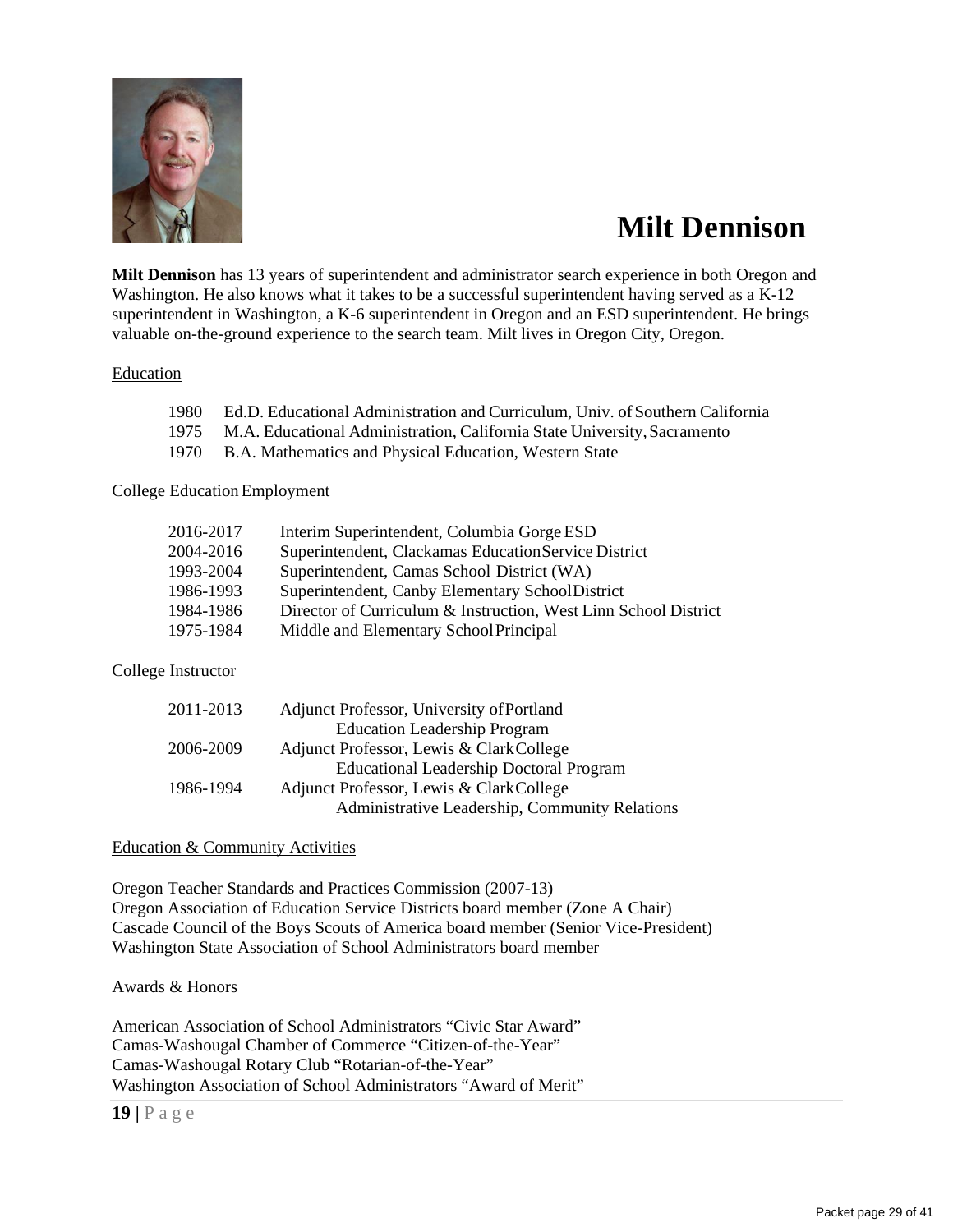

## **Mike Taylor**

**Mike Taylor** has been superintendent for 3 different Oregon school districts: Riverdale SD; Parkrose SD; and Ontario SD spanning a period of 19 years. He also served as CEO for OBC-ACE Academy Charter School in East Multnomah County for 3 years. Mike has been an instructor at Concordia University, Graduate School of Educational Administration for several years. He was recognized as Educator of the Year by the Oregon Building Congress in 2007. Mike's superintendent experience has covered both urban and rural environments west of the mountains and east of the mountains. Mike lives in East Multnomah County, Oregon.

Education Experience

|           | 2013               | Interim Superintendent Riverdale School District                                                |
|-----------|--------------------|-------------------------------------------------------------------------------------------------|
|           | $2008 - 2011$      | Director ACE Academy (Charter School)                                                           |
|           | $2007 - 2008$      | <b>Education Consultant (Oregon Building Congress)</b>                                          |
|           | $1999 - 2007$      | Superintendent Parkrose School District                                                         |
|           | $1994 - 1999$      | Superintendent Ontario School District                                                          |
|           | $1990 - 1994$      | Principal Ontario High School                                                                   |
|           | College Instructor |                                                                                                 |
|           | $2004 -$ Present   | Adjunct Instructor Concordia University Graduate School of<br><b>Educational Administration</b> |
| Education |                    |                                                                                                 |
|           | 1982               | Oregon State University & Western Oregon State College                                          |
|           |                    | Master's Degree in Counseling                                                                   |
|           | 1977               | Western Oregon State College                                                                    |
|           |                    | Master's Degree in Interdisciplinary Studies (Education, History,                               |
|           |                    | Economics)                                                                                      |
|           | 1975               | Oregon College of Education                                                                     |
|           |                    | Bachelor of Science Degree in Secondary Education                                               |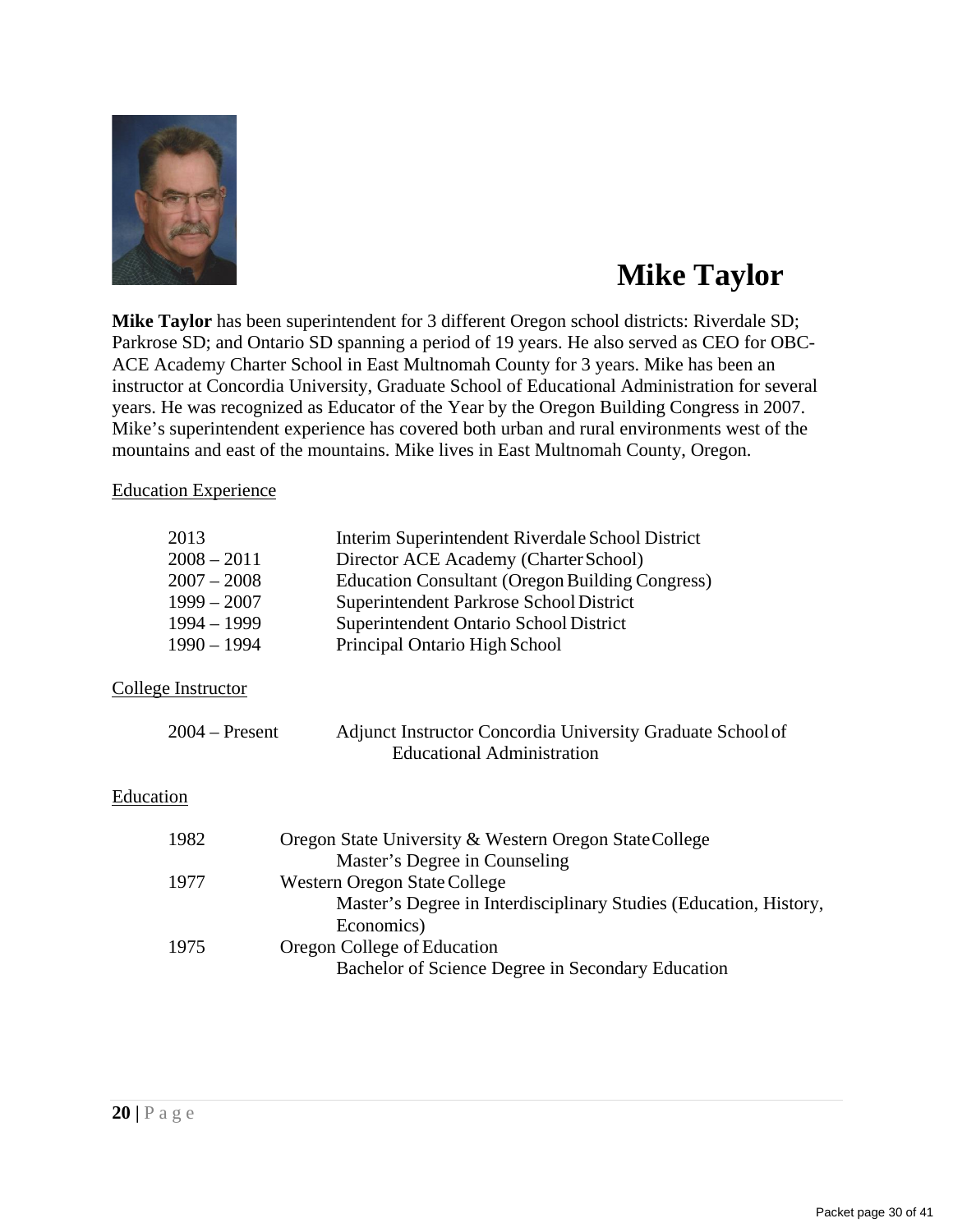

## **"Cec"Amuchastegui**

**Cecelia "Cec" Amuchastegui** is an education consultant whose current activities include serving as a Chalkboard CLASS Coach and Collaboration Grant Coordinator. Before becoming a consultant, she was Superintendent of Klamath Falls City Schools for 6 years. She also had a variety of other administrator positions in Klamath Falls. Cec lives in Klamath Falls, Oregon.

#### Education Experience

| 2011-Present<br>2004-10 | Chalkboard CLASS Coach; Collaboration Grant Coordinator<br>Superintendent Klamath Falls City Schools |
|-------------------------|------------------------------------------------------------------------------------------------------|
| 2000-04                 | Director of Secondary Education/School Improvement<br>Klamath Falls City Schools                     |
| 1991-95                 | Elementary Principal, Klamath Falls City Schools                                                     |
| Education               |                                                                                                      |
| 1981                    | MS in Education (Mental Retardation) – Oregon College of<br>Education                                |
| 1974                    | BS in Elementary Education – Oregon College of Education                                             |

#### **Community Service**

Board of Directors: United Way SMART State Executive Program Committee Board of Directors: Klamath Community College Foundation Board of Directors: Pelican Foundation Regional Board Member: Oregon Community Foundation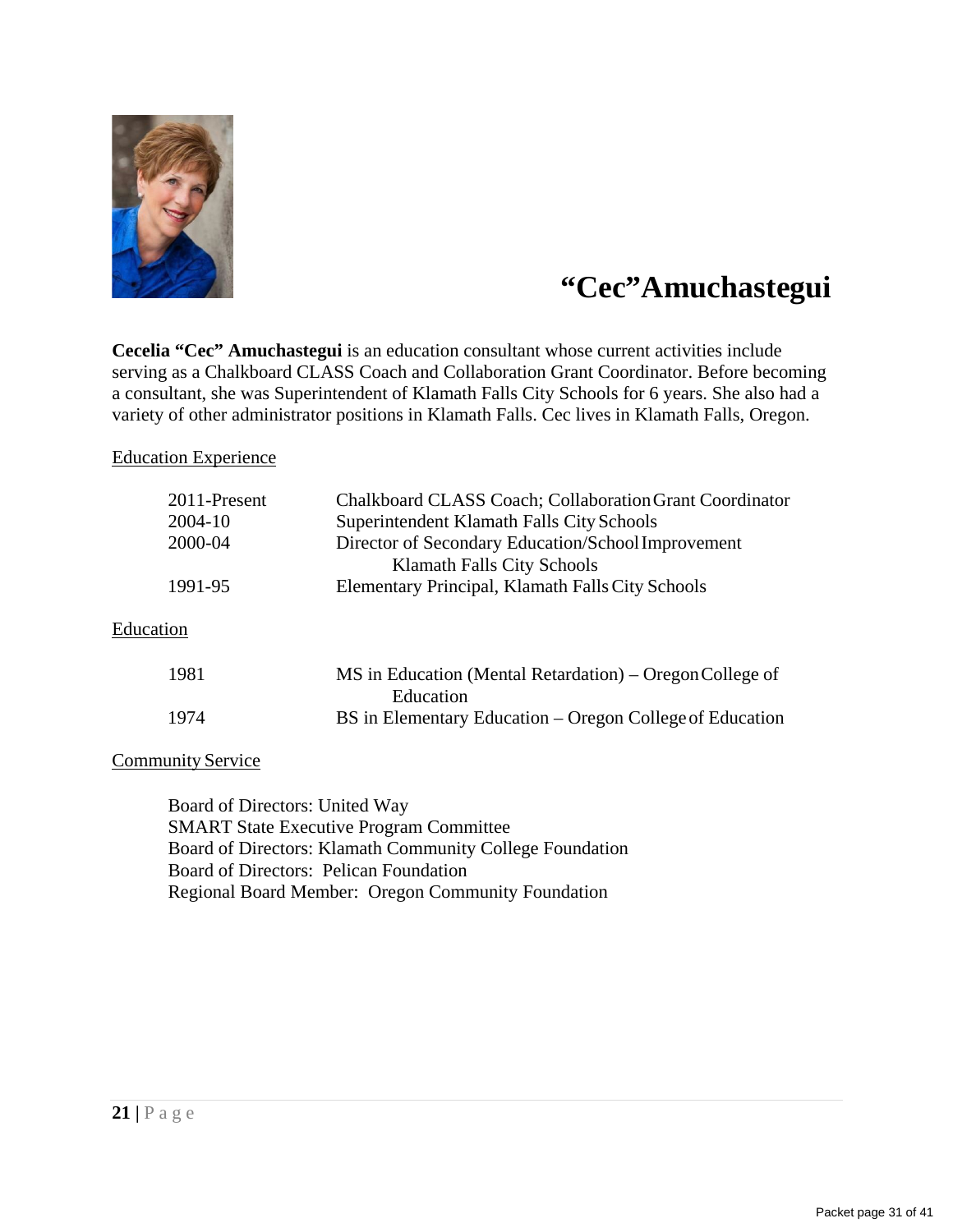

## **Steve Kelley (OSBA)**

**Steve Kelley** joined the **Oregon School Boards Association** (OSBA) staff in July, 2015 as Director of Board Development. He is responsible for Board training and also leads the Executive Search team. Steve has 36 years of experience in public education, including six years as superintendent of the South Umpqua School District. His career includes stops in Florida, Wyoming and New Mexico, and the last 18 years in Oregon. Steve lives in Turner, Oregon (south of Salem).

#### Education

Education Leadership Certification/Coursework University of North Florida University of Oregon Master of Arts – Adult Education University of South Florida Bachelor of Science - Secondary Education Flagler College (graduated Cum Laude)

#### Education Employment

|           | 2015-present Director of Board Development – OSBA                  |
|-----------|--------------------------------------------------------------------|
| 2009-2015 | Superintendent – South Umpqua SD                                   |
| 2001-2009 | <b>Assistant Superintendent – Lebanon Community SD</b>             |
| 2000-2001 | Founding Principal – East Mountain Charter HS, Albuquerque PS (NM) |
| 1998-2000 | Middle School Principal – Uinta County SD (WY)                     |
| 1995-1998 | Middle School Principal/Asst. Principal – Nassau County SD (FL)    |
| 1982-1995 | Teacher of math/science – Baker & Marion County SDs (FL)           |

#### Education & Community Service

Confederation of Oregon School Administrators Oregon Association of School Executives OASE Funding Coalition Subcommittee Canyonville Lions Club "Educator of the Year" for 2012 Local service clubs including Chamber of Commerce andElks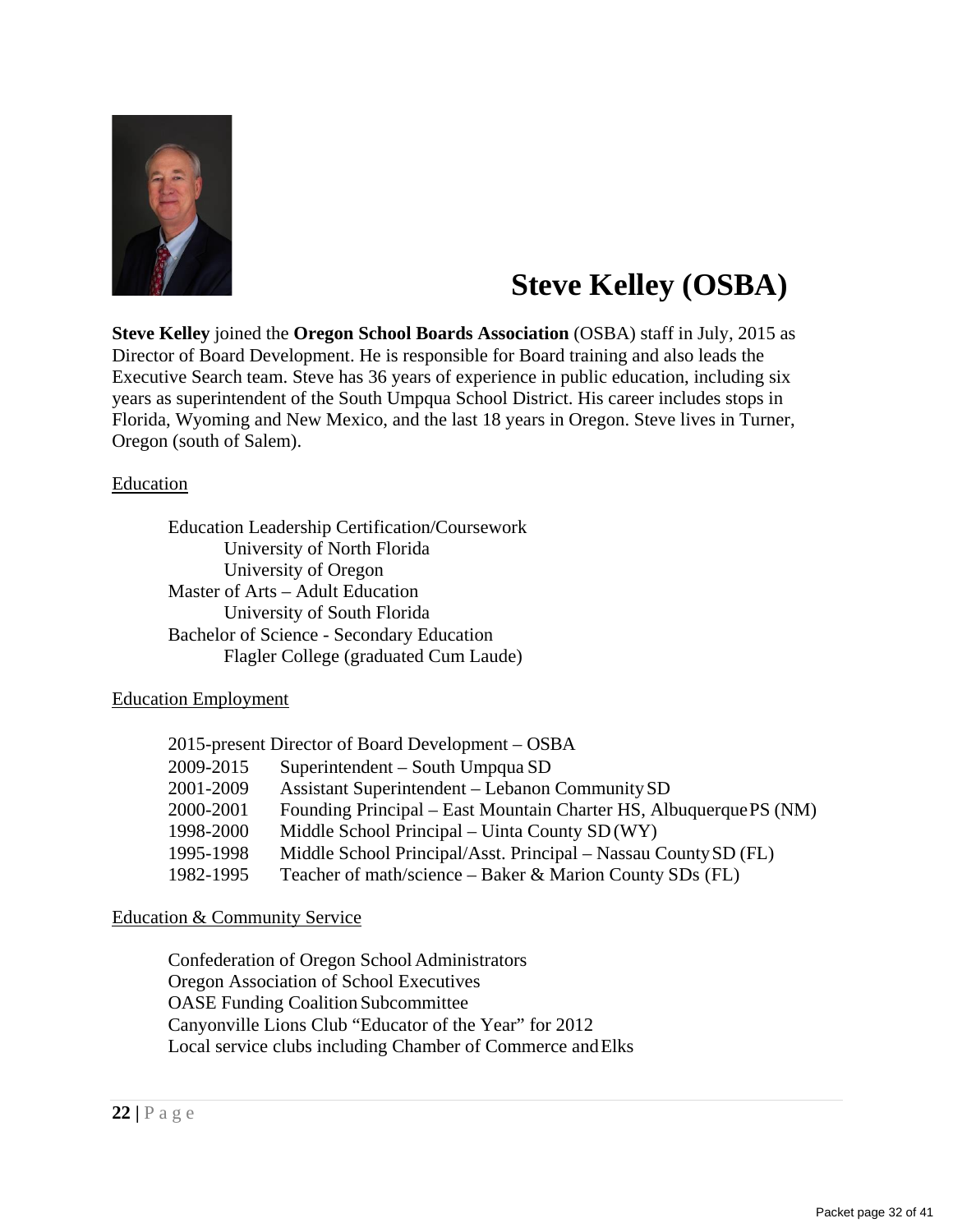

The following information is provided about the search consulting business submitting this proposal:

1. Legal name & business address:

A. Gregory McKenzie Window to Leadership, LLC (an OR limited liability company) Dba NextUp Leadership 1470 Rosemont Road West Linn, OR 97068-2931 Phone: 503-752-2438 E-mail[:gregmckenzie@att.net](mailto:gregmckenzie@att.net)  [gregmckenzie@window2leadership.com](mailto:gregmckenzie@window2leadership.com)

- 2. Tax Identification Number 26-4330637
- 3. Window to Leadership, LLC is an active Oregon limited liability company organized in 2008 and providing executive search and board development services since 2008. The LLC has adopted the business name "NextUpLeadership."
- 4. No claims are pending and none have filed against the limited liability company during the last 5 years.
- 5. The Vendor for school executive searches is A. Gregory McKenzie (Window to Leadership, LLC dba NextUp Leadership) who is the sole owner which subcontractswith other independent contractors on the Search Team to provide services. Window to Leadership, LLC dba NextUp Leadership has noemployees.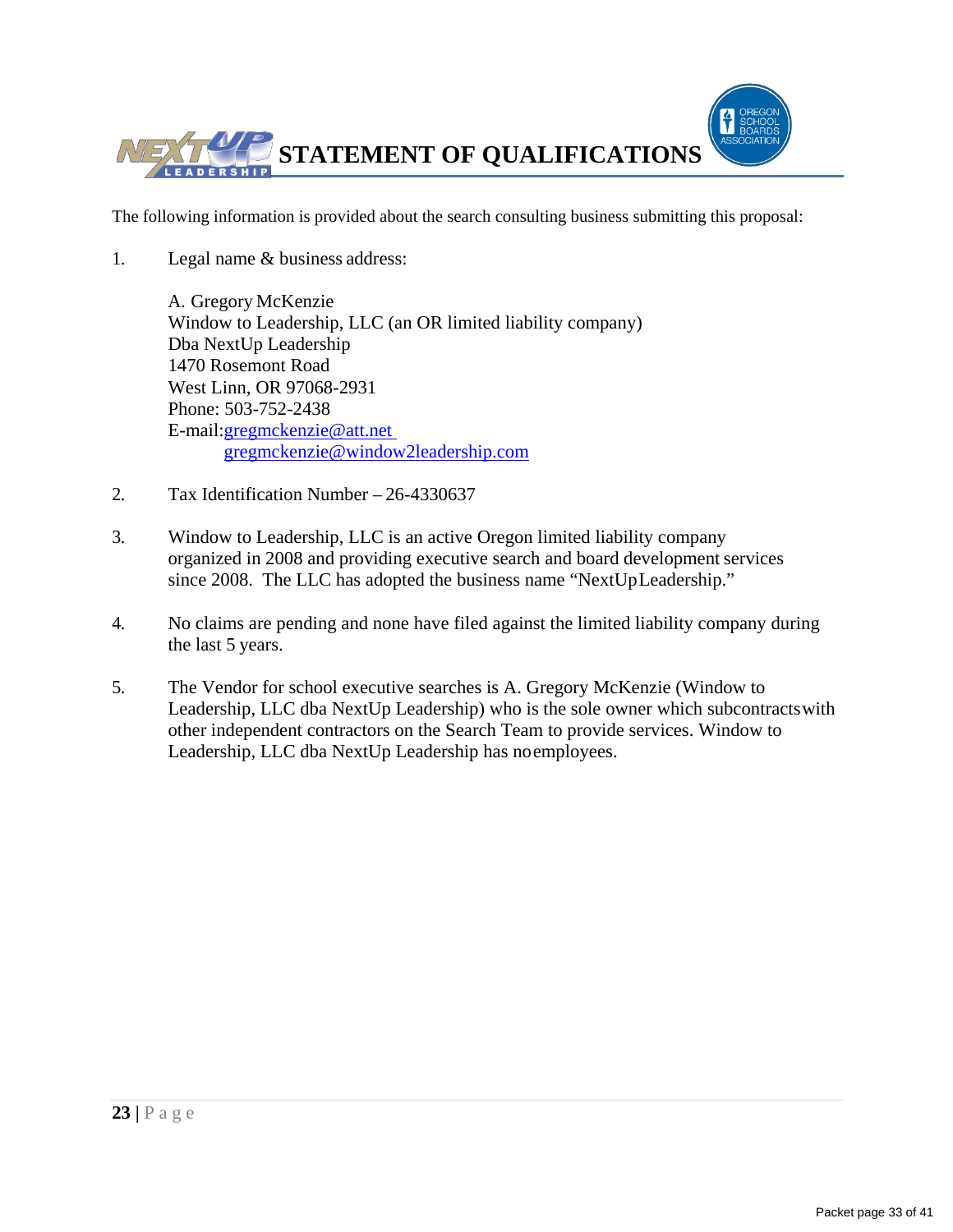





### **NextUp Leadership**

| Central $SD - 2017$                                               |
|-------------------------------------------------------------------|
| Steve Love, Board Chair $-541-760-5028$ ; slove@central.k12.or.us |
| Julie Sassor, Board Secretary – 503-606-2251                      |
| West Linn-Wilsonville SD - 2016                                   |
| Keith Steele, Former Board Chair – 503-318-6867                   |
| Kathy Ludwig, Superintendent – 503-673-7034                       |
| Canby $SD - 2015$                                                 |
| Diane Downs, Former Board Chair – $dkdownø@gmail.com$             |
| "Trip" Goodall, Superintendent – 503-266-7861                     |
| Centennial $SD - 2017$                                            |
| Shar Giard, Board Chair - 503-666-7264                            |
| Connie Stewart, Executive Assistant - 503-760-7990                |
| Dallas SD - 2015                                                  |
| Mike Blanchard, Board Chair – 503-510-4969                        |
| Michelle Johnstone, Superintendent - 503-623-5594                 |
| Coos Bay $SD - 2016$                                              |
| James Martin - Board Member - 541-297-8115                        |
| Adrian DeLeon – Board Member - adriand@coos-bay.k12.or.us         |
| Peggy Ahlgrim, Board Executive Secretary – 541-267-1310           |
| Crook County SD - 2018                                            |
| Doug Smith - Board Chair - 541-447-7004                           |
| Sara Johnson - Superintendent - 541-416-9962                      |
| Jan Martin – Board Secretary – 541-416-9963                       |

## **Oregon School Boards Association**

| North Marion $15 SD - 2017$                                                         |
|-------------------------------------------------------------------------------------|
| Patrick McArthur, Board Chair - patrick.mcarthur@nmarion.k12.or.us                  |
| Ginger Redlinger, Superintendent – ginger.redlinger@nmarion.k12.or.us; 503-678-7100 |
| Jefferson County 509J SD - 2017                                                     |
| Laurie Danzuka, Board Chair - Idanzuka@509j.net                                     |
| Ken Parshall, Superintendent – $kparshall@509j.net; 541-475-6192$                   |
| Pleasant Hill 1 SD - 2017                                                           |
| Wylda Cafferata, Board Chair – wyldac@gmail.com; 541-937-3114                       |
| Scott Linenburger – Supt. – slinenberger@pleasanthill.k12.or.us; 541-746-9646       |
| Klamath County $SD - 2018$                                                          |
| John Rademacher, former Board Chair- 541-891-4839                                   |
| Denise Kandra, Board Chair – 541-798-5123                                           |
| Glen Szymoniak, Superintendent – szymoniakg@kcsd.k12.or.us; 541-883-5000            |
| Forest Grove $SD - 2018$ (Joint search with NextUp Leadership)                      |
| Kate Grandusky, Board Chair – kgradusky@fgsd.k12.or.us; 503-359-5746                |
| Dave Parker, Superintendent, - 503-359-2427                                         |
|                                                                                     |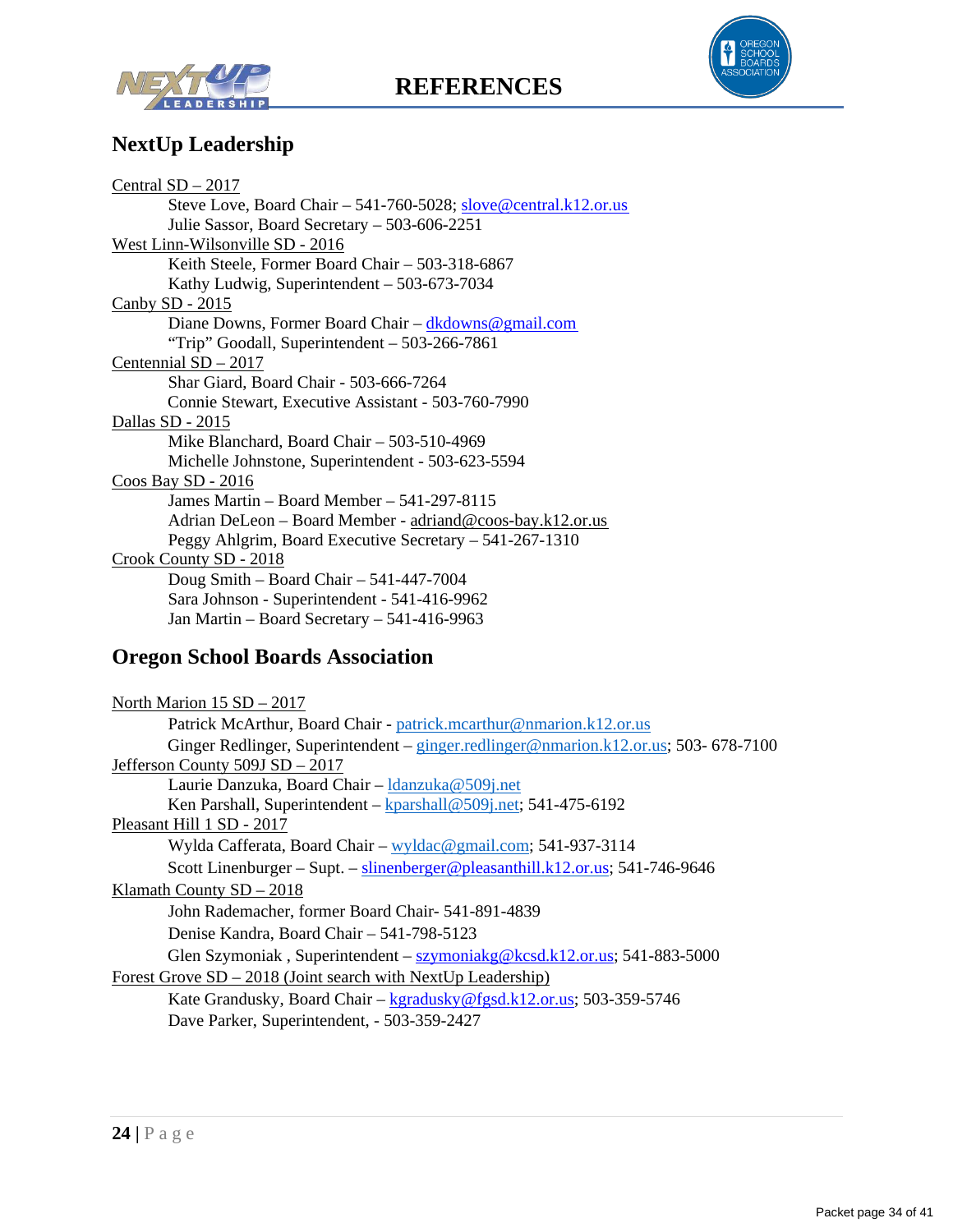

### **5-YEAR SEARCH HISTORY**



#### **OSBA**

#### **2018**

Cove SD Oakridge SD Reedsport SD Klamath County SD Forest Grove SD (joint project) S. Lane SD (Interim) Jefferson SD (Interim) Wallowa SD (Interim) Days Creek SD Mitchell SD

#### **2017**

North Marion SD Jefferson County SD 509J Pleasant Hill SD

#### **NEXTUP LEADERSHIP**

#### **2018**

Crook County SD Tigard-Tualatin SD Forest Grove SD (joint project) Kelso SD (WA) Churchill County SD (NV) John Day SD Burnt River SD Nevada State High School (NV) Tacoma PS (WA) Scappoose SD Riverdale SD Nevada Assn of School Boards(NV)

#### **2017**

Ashland SD Paisley SD Central SD Centennial SD Pendleton SD Prospect SD Mosier Community School Tacoma PS (WA)

#### **NEXTUP LEADERSHIP (Cont'd)**

#### **2016**

Clackamas ESD Coos Bay SD Pendleton SD Port Orford-Langlois SD Prospect SD Reedsport SD South Umpqua SD Sutherlin SD Knappa SD West Linn-Wilsonville SD Camas SD (WA) Gladstone SD **OAESD** 

#### **2015**

Greater Albany SD Dallas SD Canby SD Banks SD Philomath SD Brookings-Harbor SD Roseburg SD Knappa SD Sisters SD

#### **2014**

Lincoln Co. SD Perrydale SD Fern Ridge SD Monroe SD Gervais SD Three Rivers SD Estacada SD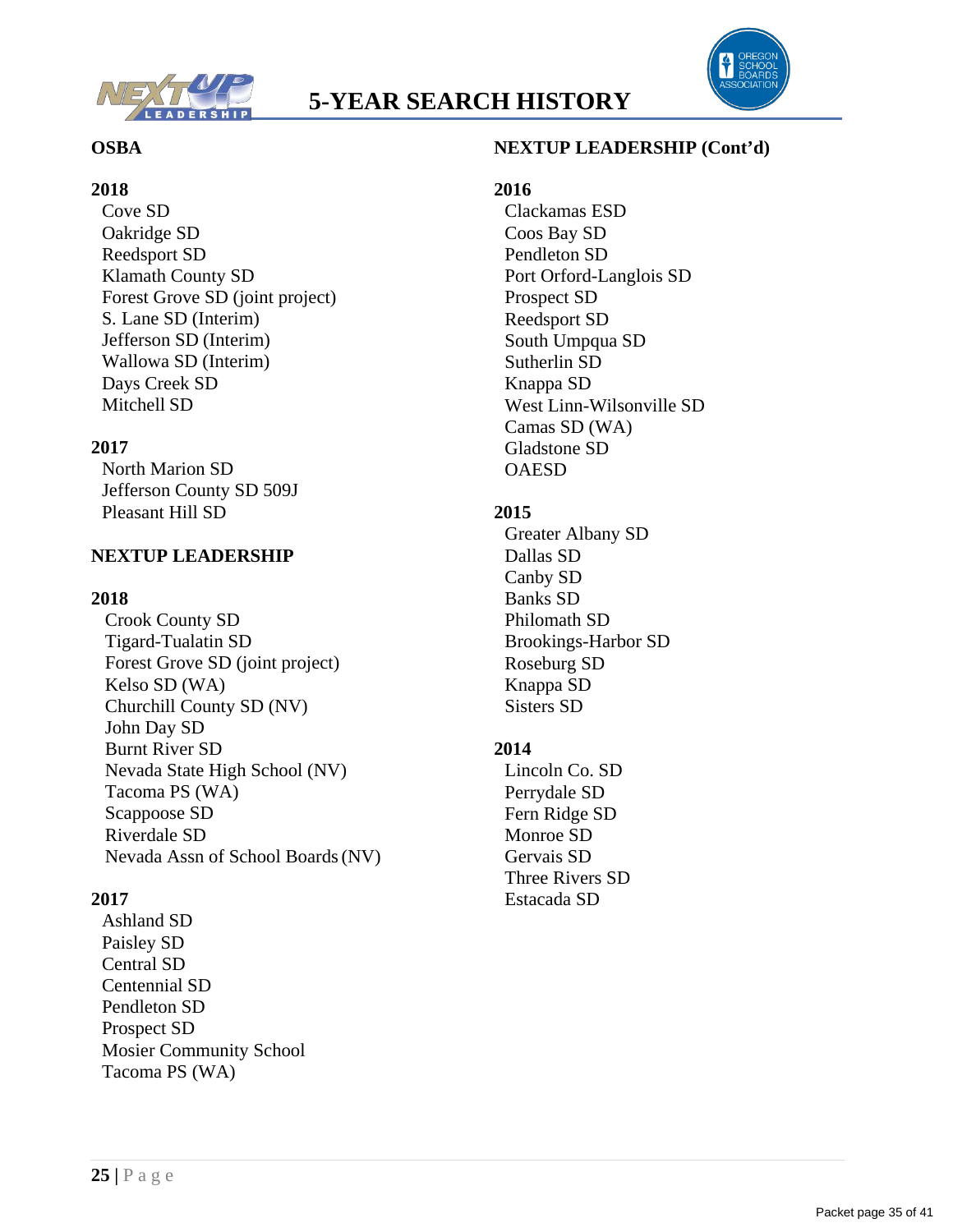





#### **What Boards Have Said**

"From the beginning, Greg's expertise and flexibility served as a strong foundation to build a strong, customized search that was fiscally responsible, efficient and effective in attracting quality candidates for the position. Greg clearly understood the marketplace for Superintendents as well. He understood the importance of ensuring their confidentiality throughout the process- and was a true professional in standing firm to this practice."

> Hillsboro School District Enrollment: 20,200

"I wish to thank you for facilitating a flawless superintendent search for the Philomath SD. The process was thorough, methodical, and well organized. It made the administrative effort for the School Board as minimal as possible while creating excellent community engagement. Most notably, by all measures it created an excellent result."

Philomath School District Enrollment: 1,700

"Greg McKenzie has been wonderful to go thru this process with. He is always informative, never flustered and a perfect gentleman to work with."

> Vernonia School District Enrollment: 720

"Our facilitator (Greg McKenzie) did a great job of keeping us from getting bogged down in the unimportant (search) details – and even some important ones we managed to overcome/solve with his assistance."

> Gaston School District Enrollment: 525

"Everything – from beginning to end of the search was done well. Communication was great. Kept the Board Secretary and Board Chair well informed throughout the entire search process. Consultant availability for questions and quick response were excellent. Greg is truly a professional who is very knowledgeable, detail oriented, and awesome to work with. Greg knows how to be diplomatic but yet get the point across and bring the many different personalities of board members together."

> Fern Ridge School District Enrollment: 1800

#### **What Candidates Have Said**

"Thanks for your honesty. Among search consultants with whom I have worked you are clearly in the top tier. Please do keep me in mind for other openings you're handling. I enjoyed working with you also. You may not be aware of how unique your responsiveness is."

> Nick F. Fall River, MA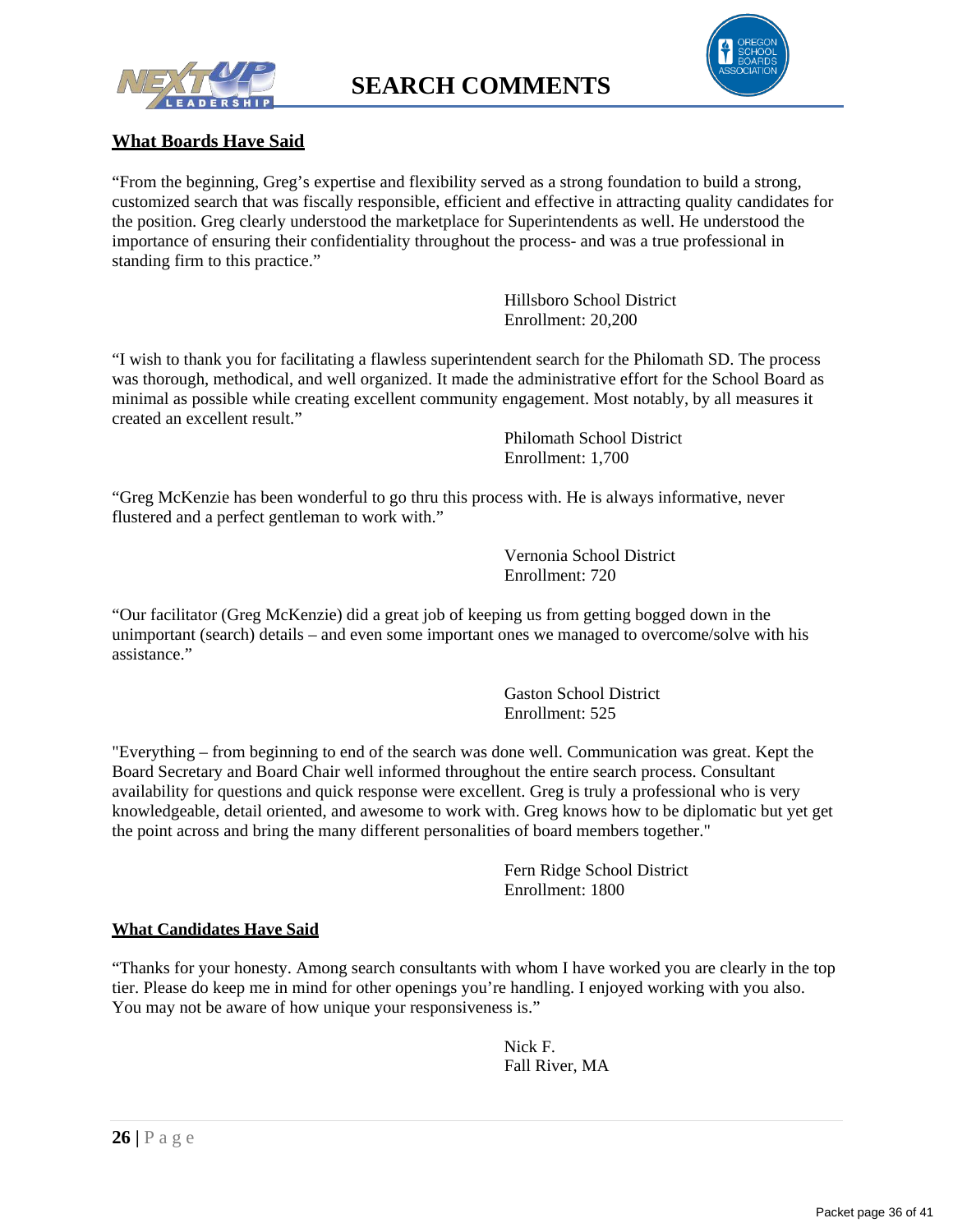## **Section C Fee Structure**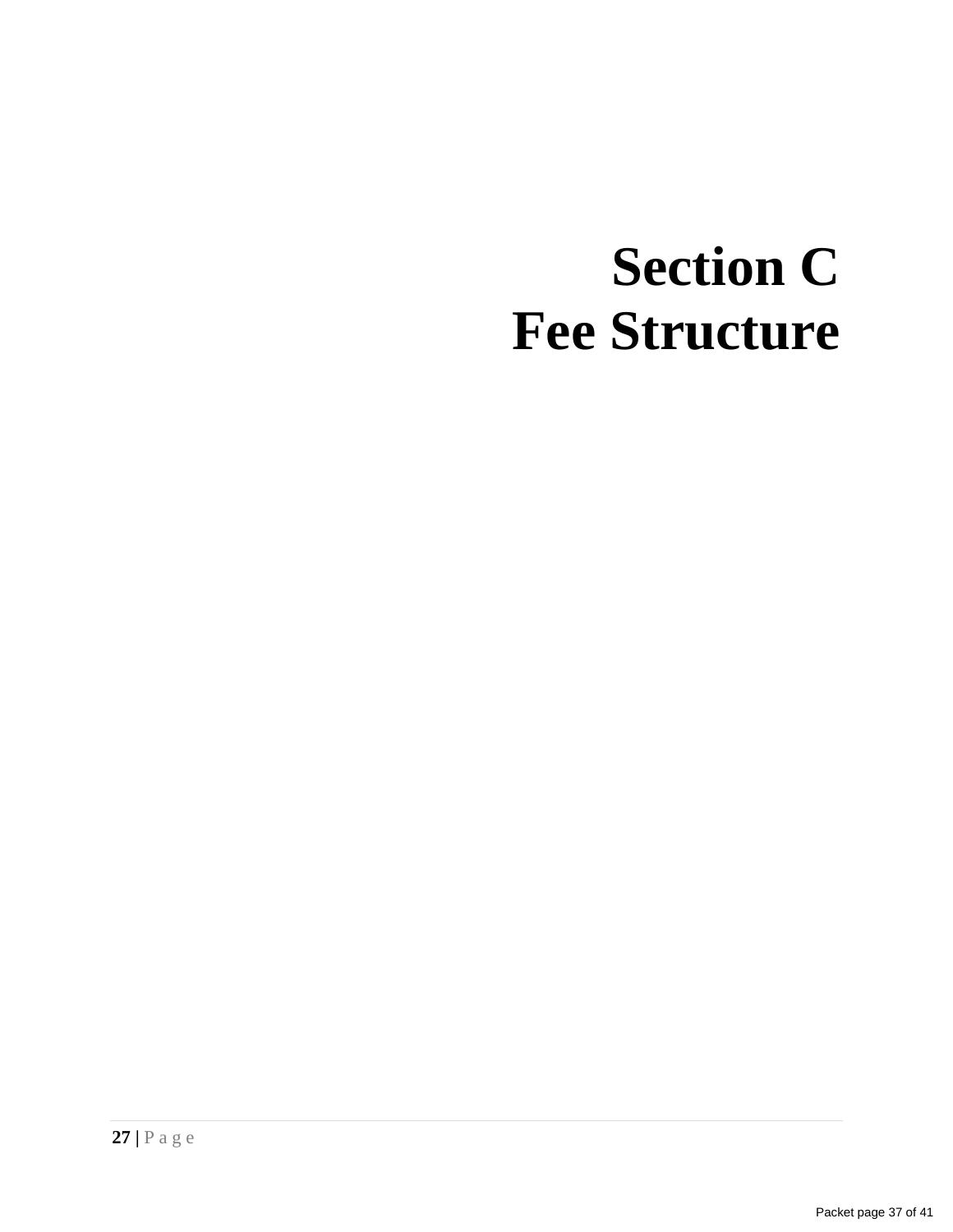



#### **PRICING Executive/Superintendent Search Services**

| <b>Basic Contract Fee: \$9,500 includes:</b>                                                                                                                                              | Scope of Work services described in Contract for Services<br>Basic job vacancy advertising package |  |  |  |
|-------------------------------------------------------------------------------------------------------------------------------------------------------------------------------------------|----------------------------------------------------------------------------------------------------|--|--|--|
| <b>Reimbursable Costs &amp; Expenses: (actual costs)</b>                                                                                                                                  |                                                                                                    |  |  |  |
|                                                                                                                                                                                           | National advertising on online job boards (when agreed by District)                                |  |  |  |
|                                                                                                                                                                                           | Mileage to & from District for meetings                                                            |  |  |  |
|                                                                                                                                                                                           | Lodging for overnight in-district visits                                                           |  |  |  |
|                                                                                                                                                                                           | Meals while in-district for search activities                                                      |  |  |  |
|                                                                                                                                                                                           | Photocopying expense for reports and handout materials                                             |  |  |  |
|                                                                                                                                                                                           | Office supplies provided for search                                                                |  |  |  |
| <b>Guarantee:</b> If for any reason within the first 2 years following appointment, the selected<br>candidate departs the position, OSBA and NextUp Leadership will assist in selecting a |                                                                                                    |  |  |  |

replacement without additional cost to the Basic Contract Fee, so long as the Scope of Work remains the same and the District has followed the recommendations of Consultants to complete the search process as outlined herein including the follow up Transition Plan.

#### **Proposer Signature:**

a. sugazon trengie

| $\Box$ $\Box$<br>$\sim$ $\sim$                                  | Owner               |  |  |  |
|-----------------------------------------------------------------|---------------------|--|--|--|
| Signature                                                       | Title               |  |  |  |
| Window to Leadership, LLC, dbaNextUp Leadership                 | May 2, 2019         |  |  |  |
| Company                                                         | Date                |  |  |  |
| 1470 Rosemont Road                                              | West Linn, OR 97068 |  |  |  |
| <b>Street Address</b>                                           | City/State/Zip      |  |  |  |
| 503-752-2438                                                    | N/A                 |  |  |  |
| Phone                                                           | Fax                 |  |  |  |
| gregmckenzie@att.net                                            |                     |  |  |  |
| Email address                                                   |                     |  |  |  |
| Oregon State Unified Business Identifier Number (UBI) 1415125-9 |                     |  |  |  |
| Federal Tax Identification Number 26-4330637                    |                     |  |  |  |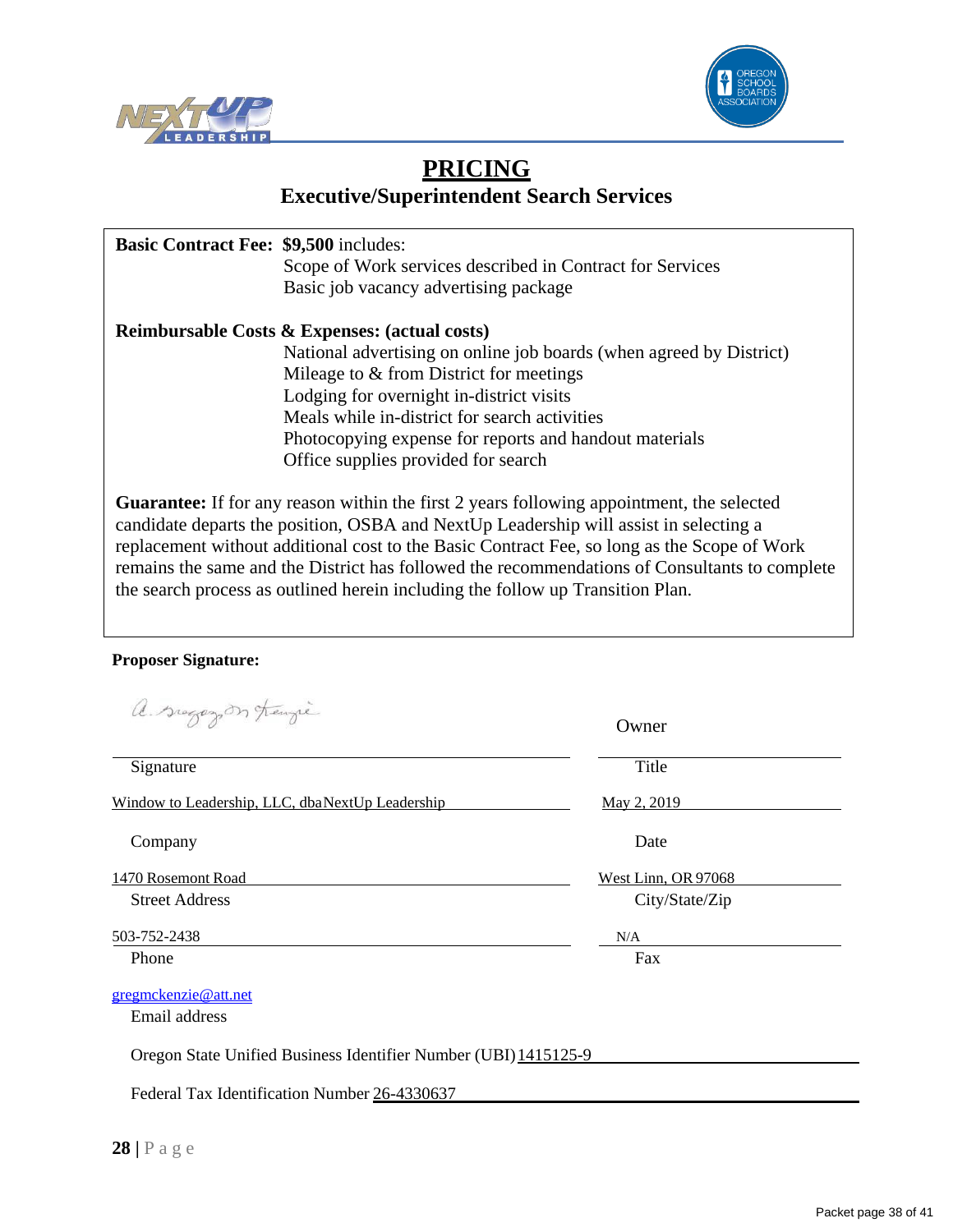

**Parties: A. Gregory McKenzie ("Contractor")** Window to Leadership, an Oregon Limited Liability Company dba **NextUp Leadership (NextUp)** 1470 Rosemont Road West Linn, Oregon 97068

> **Oregon School Boards Association (OSBA) ("Contractor")** An Oregon Non-Profit Corporation 1201 Court St., NE, Suite 400 Salem, Oregon 97301

#### **Philomath School District ("District")** 1620 Applegate St

Philomath, Oregon 97370-9328

- 1. **Services. Contractors** mutually agree between themselves and together agree to provide Executive Search professional services to the **District**.
- 2. **Scope of Work.** The scope of the services provided by Contractors will include search consulting, facilitating, recruiting and transition services associated with a superintendent search with the position beginning work on July 1, 2020, including:
	- Attending meetings with the Board, staff, students, and community groups as necessary to carry out the search plan.
	- Working with the District leadership to establish a search calendar, facilitate meetings with Board, staff, students and community members to establish candidate qualities and qualifications, and establish a process to be used by any in-district candidates.
	- Preparing and distributing search forms and promotional material needed for collecting applications and advertising the vacancy both within the State of Oregon as well as regionally and nationally as agreed with the District.
	- Managing candidate applications and information; assist with screening applications; assist with organizing interviews; provide Board members with guidelines for interviews and reference checks; conduct reference checks at the Board's request; organizing site visits when requested; and keeping applicants informed of their status during the search process.
	- Providing a superintendent contract review with written analysis of the existing superintendent's contract by an OSBA member services attorney.
	- Conducting a series of board/superintendent workshops (up to 12 hours of professional development conducted by OSBA) to create and execute a Transition Plan for establishing a solid foundation for the new leadership team over the first three (3) to six (6) months of the new superintendent's contract.
- 3. **Term.** The term of this Agreement shall begin on **May 2, 2019**, and continue until:
	- **X** completion of Scope of Work outlined above<br>
	ending date of
		- ending date of \_\_
- 4. **Basic Fee for Services.** District will pay a basic fee for Contractor services asfollows:
	- **X** flat fee up to, but not exceeding **\$9,500.00** 
		- hourly rate of \$165/hr. for professional time
		- hourly rate of \$70/hr. clerical supportservices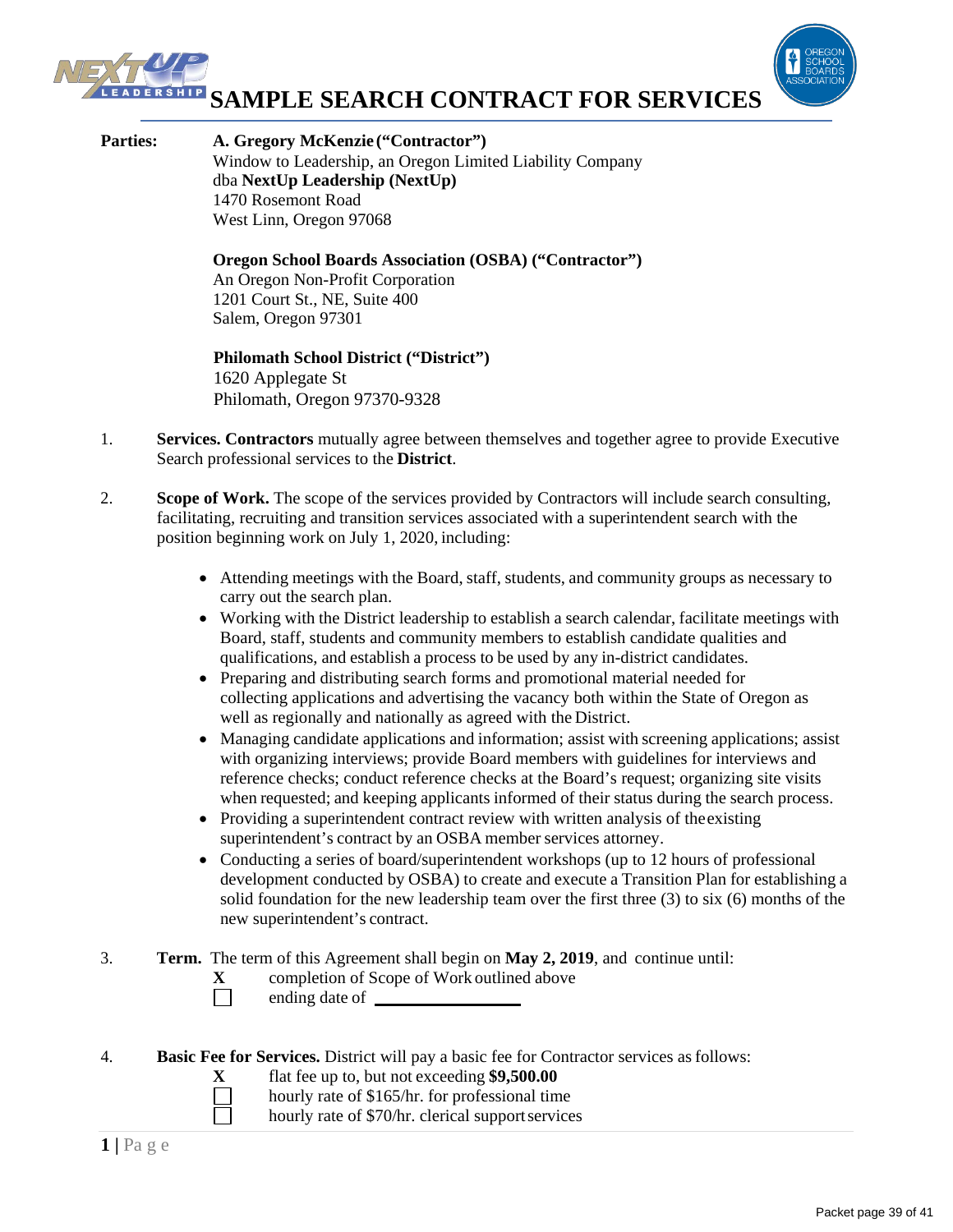## **SAMPLE SEARCH CONTRACT FOR SERVICES**



- **X** mileage (at the federal rate)
- **X** lodging
- **X** meals
- **X** photocopying, supplies, printing, postage  $\&$  shipping costs air transportation
- air transportation
- Ē ground transportation (rental car)
- **X** advertising/posting fees beyond basic package as agreed byDistrict
- 6. **Terms for Payment.** OSBA will provide fiscal services for the performance of this Agreement. District agrees to pay billings within 30 days after invoice on the followingschedule:
	- A. One-half of the Basic Fee (\$4,750.00) upon execution of this agreement.
	- B. The remaining one-half of the Basic Fee (\$4,750.00) plus all applicable expenses incurred in Section 5 above will be invoiced when the search is concluded.

#### **7. Independent Contractor Status.**

- A. Each Contractor is an independent contractor. This Agreement shall not be construed to establish an employer-employee relationship between the District and the Contractors, including subcontractors or employees thereof. Contractors are free to contract with other parties on other matters. Contractors will not receive any benefits normally accruing to District employees unless required by applicable law.
- B. The manner of providing these services are under sole control of Contractors, including providing all tools and equipment necessary for the performance of these services. The services provided must, however, meet the general approval of the District and shall be subject to the District's general right of inspection and supervision in order to secure satisfactory performance.
- C. Contractors, in carrying out the services provided under this Agreement, are not employees of District, and as such accept full responsibility for any taxes or other obligations associated with payment for services under this Agreement.
- D. None of the services covered by this Agreement shall be subcontracted without prior written consent of the District. Contractors shall be fully responsible to the District for all acts and omissions of any subcontractor, employee, agent or servant, whether employed directly or indirectly by Contractors. **Steve Kelley (OSBA), Greg McKenzie, Mike Taylor** and **Milt Dennison (NextUp)** and may provide primary consulting services to District for this search.
- 8. **Worker's Compensation.** Contractors shall comply with state worker's compensation law for all employees who work under the terms of this Agreement. If Contractors hire employees, they shall provide District with certification of Workers' Compensation Insurance, with employee's liability in the minimum of \$100,000 upon request by District.
- 9. **Termination of Agreement.** This Agreement may be terminated under the following conditions:
	- A. By written mutual agreement of all parties and may be immediate.
	- B. Upon ten (10) calendar days written notice by any party to the other.
	- C. Immediately on breach of contract.
	- D. Upon expiration of the term specified above.

If this Agreement is terminated prior to the expiration date, District shall pay Contractor for services provided prior to the termination.